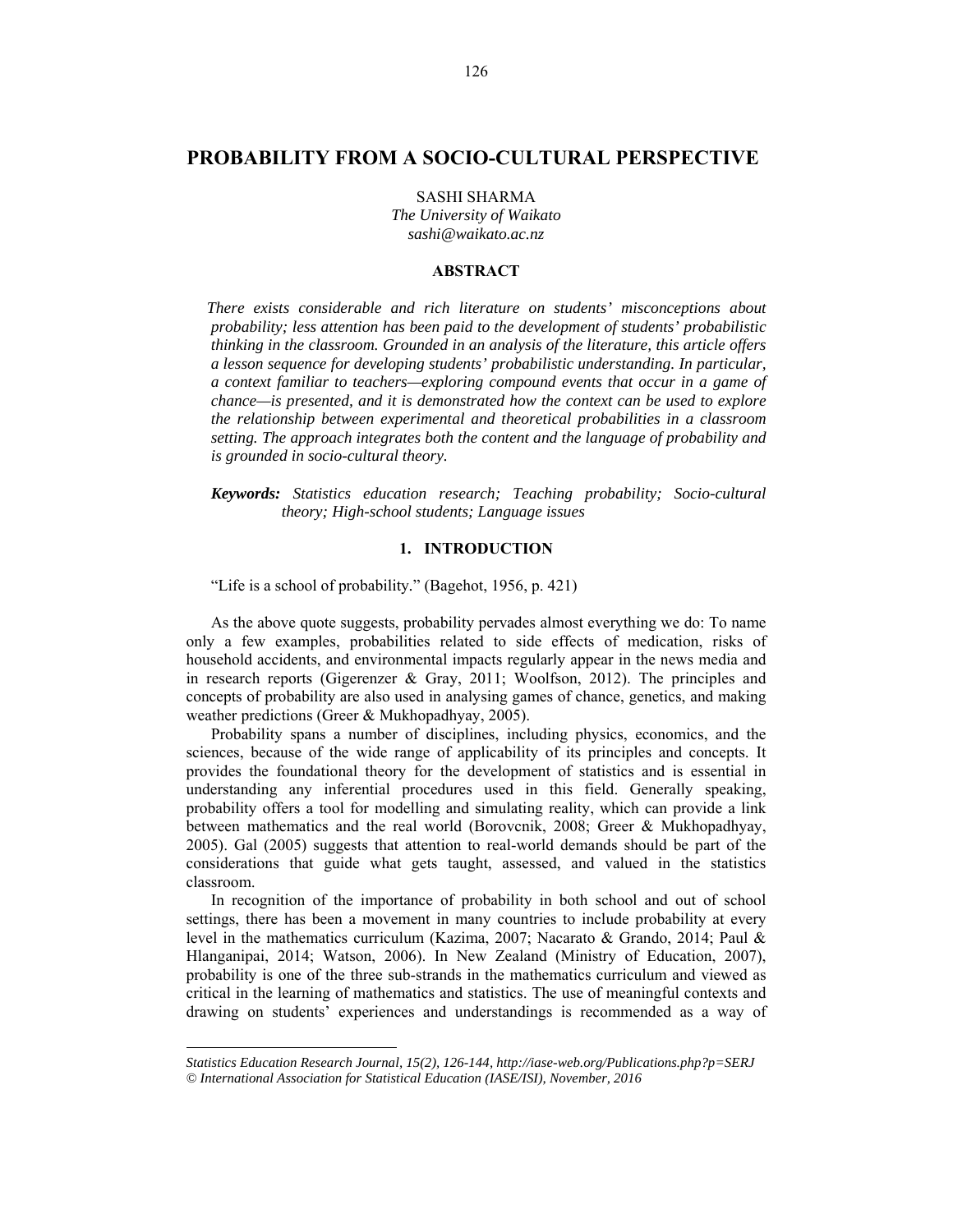enhancing students' understanding of probability (Garfield & Ben-Zvi, 2009; Ministry of Education, 2007; Watson, 2006).

 Despite the importance of probability in everyday life and in school settings, a number of research studies (Amir & Williams, 1999; Chiesi & Primi, 2009; Fischbein & Schnarch, 1997; Jones, Langrall, & Mooney, 2007; Lecoutre, 1992; Rubel, 2007; Sharma, 2014; Watson, 2006; Zazkis & Chernoff, 2008) from different theoretical perspectives and cultures show that students tend to hold certain beliefs about probability that negatively impact their learning. For instance, Borovcnik (2008) found that misconceptions about probability can affect people's decisions in important situations, such as those involving medical tests, jury verdicts, and investments. Therefore, instruction in probability should provide experiences during which students have the opportunity to confront their misconceptions and to develop understandings based on probabilistic thinking. However, though there exists considerable literature on students' misconceptions in probability, less attention has been paid to the development of students' probabilistic thinking in the classroom (Jones et al., 2007; Nacarato & Grando, 2014; Nilsson, 2013; Paul & Hlanganipai, 2014; Zawojewski & Shaughnessy, 2000).

At the same time, during the last two decades, there have been calls for a shift in the approach to the teaching and learning of probability in order to meet the needs of a knowledge society (Cobb & McClain, 2004; National Council of Teachers of Mathematics, 2000). A major aspect of the reform is the move from traditional, teachercentred classrooms that focus on delivering content to classrooms where discourse and conceptual development are central (Cobb, 2007; Garfield & Ben-Zvi, 2008; Van de Walle, Bay-Williams, Lovin, & Karp, 2014). In particular, it is argued that students should be implicated to the greatest extent possible in explaining, providing evidence, finding or creating examples, generalising, analysing, making predictions, applying concepts, representing ideas in different ways, and articulating connections or relationships between the given topic and other ideas (Cobb & McClain, 2004; Van de Walle et al., 2014). Teaching approaches that foster these learning goals may also engender in students a willingness to engage in challenging tasks and to take risks (Sullivan & Mornane, 2014). These ideas resonate with the principles of socio-cultural theory, which will be discussed in Section 2.1.

This article attempts to address the issues discussed above by offering an open-ended lesson sequence for teaching probability. The approach integrates various conceptions of probability and is grounded in socio-cultural theory. The article consists of five major sections. This first section provides the theoretical background for the teaching sequence advocated in this article, discusses some characteristics of socio-cultural theory, and examines various approaches to probability that have relevance for teaching this topic. The second section summarizes research in probability education, in particular highlighting student misconceptions and potential language barriers. Section 3 reviews research on teaching probability. Section 4 provides a possible lesson sequence for exploring and developing probability ideas, which is also intended to link the concrete (experimental) and abstract (theoretical) notions of probability. Finally, the article concludes with a few reflections.

### **2. THEORETICAL BACKGROUND**

### **2.1. SOCIO-CULTURAL THEORY**

Socio-cultural theory derives its origins from the work of socio-cultural theorists such as Vygotsky (1978) and Wenger (1998), who suggest that learning should be considered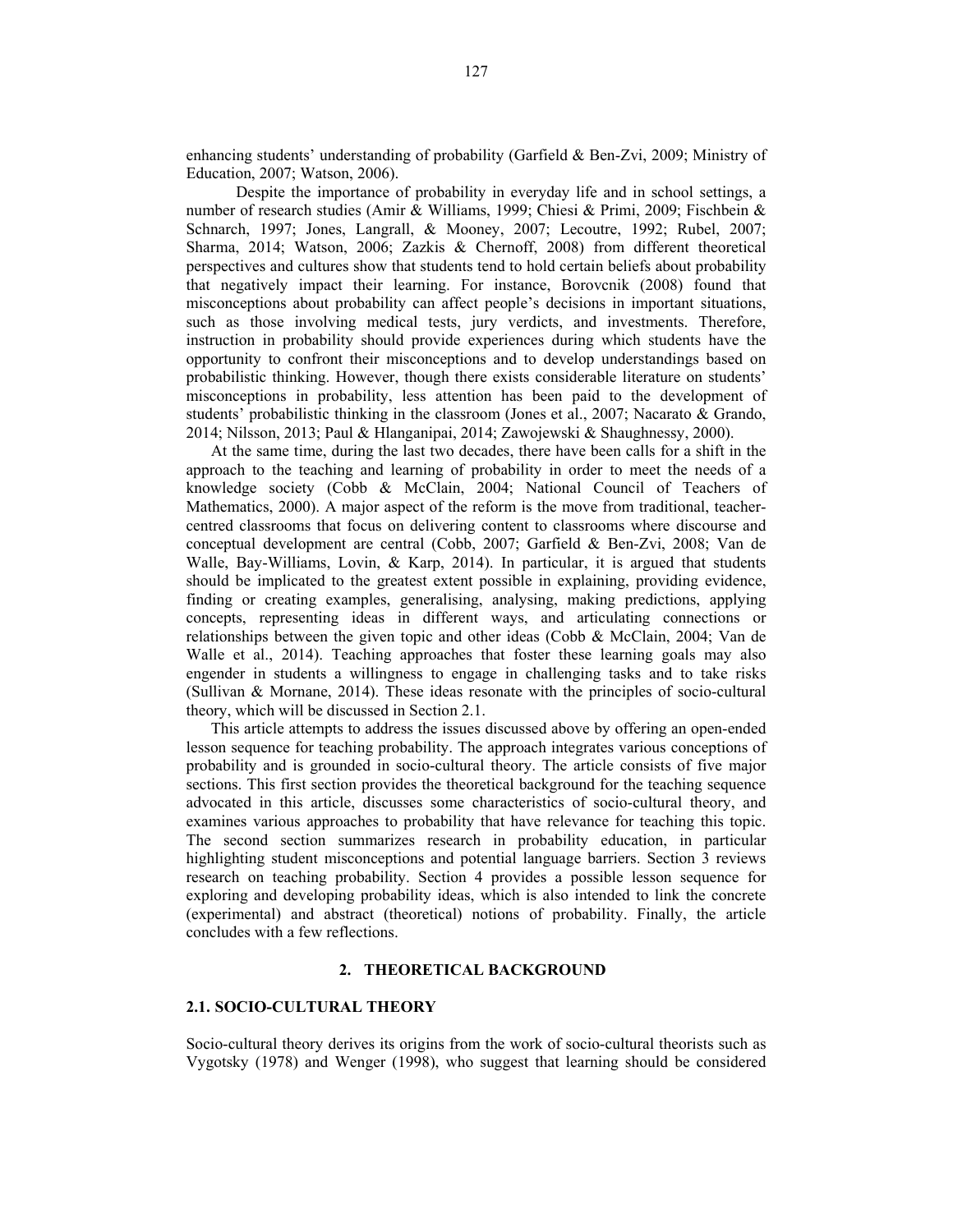more as a product of social, cultural, and political influences and less as an individual activity. Vygotsky (1978) argued that learning first occurs in the context of shared social activity known as the social or interpersonal plane, and is followed by development on the individual plane. Learning in these two planes can occur in any context, whether during mathematics lessons, in the workplace, or in the home. There is a strong emphasis in socio-cultural theory on social interactions, language, experience, collaborative learning environments, catering to cultural diversity, and meaningful contexts in the learning process, as opposed to a focus solely on the learner's cognitive abilities (Cobb, 2007). According to this theory, children's knowledge, ideas, and values develop through interactions with others; hence, language is seen as playing a central role in cognitive development.

Mediation is a key concept in Vygotsky's theory, which describes the shift from the social plane to the psychological plane (Wertsch, 1985). Vygotsky argued that higher mental processes are mediated by tools (i.e., technical tools, such as calculators) and signs (i.e., psychological tools, such as language). Learning takes place when these different forms of mediation create a transformation in mental functioning.

The notion of the zone of proximal development (ZPD) is another key feature of socio-cultural theory. Vygotsky (1978, p. 86) introduced the notion of the zone of proximal development as follows:

[The ZPD] is the difference between [a child's] actual development level as determined by independent problem solving and the level of potential development as determined through problem solving under adult guidance or in collaboration with more capable peers.

In other words, Vygotsky argued that intellectual development occurs within the ZPD of the child when assisted by a more knowledgeable individual. At the centre of the zone, the learner needs a high degree of assistance from a more experienced person in order to carry out the task. Such assistance could be provided during teaching in the form of guidance and/or collaboration. Over time, the outer limit of the ZPD is reached, when the "learner eventually becomes able to carry out what was previously a joint activity and can independently complete the task" (Cobb, 2007, p. 21). One implication of this theory is the idea that students learn most effectively when classroom conversation is within their individual zones of proximal development. Teachers can aim to target these zones to provide students with the right amount of challenge to avoid boredom on the one hand and anxiety on the other (when the challenge is beyond the students' capability).

To summarize the above, socio-cultural theory not only positions the learner as being actively engaged in seeking meaning during the learning process, but also suggests that the learner can be assisted by working with others who are more knowledgeable (Van de Walle, et al., 2014; Watson, 2006). This idea can be applied to the learning of probability. For example, when students are learning about experimental probability, teachers may have students collect data to explore the probability of various events, such as those that can be observed when flipping two coins. Students may initially think that two heads, two tails, and one head and one tail are equally likely outcomes (Lecourte, 1992; Watson, 2006) and, therefore, that each has a probability of 1/3. A more knowledgeable person (a peer or the teacher) will know that if a large number of trials is performed the data will suggest that that the outcome "one head and one tail" actually has a 50 percent probability of occurring, and that creating a list of all possible outcomes will help students understand why the numerical probabilities of these outcomes are different. This more knowledgeable teacher or peer can draw students' attention to the critical idea that the possible outcomes in an experiment are related to probability.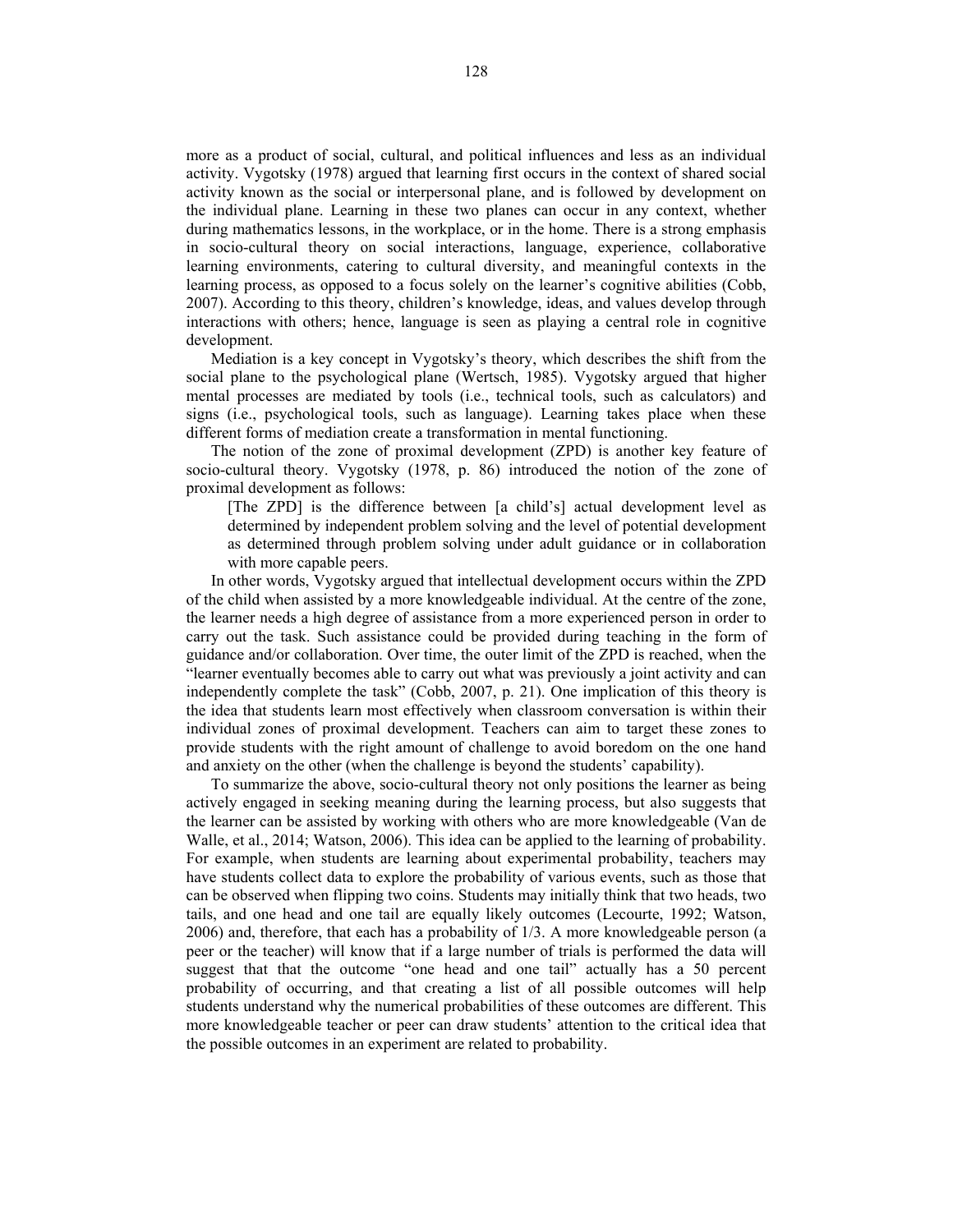### **2.2. APPROACHES TO PROBABILITY**

People think about probability using at least three different approaches: theoretical, experimental, and subjective. If students are to develop a meaningful understanding of probability, it is important to acknowledge these different approaches as well as to explore the connections between them and the different contexts in which one or the other may be most useful. Because the first two approaches in particular (theoretical and experimental) have relevance for this article, they are discussed in more detail below.

The theoretical approach to probability assumes that it is possible to represent the sample space (all possible outcomes) as a collection of outcomes with known probabilities. When the outcomes are equally likely, the probability can be determined by counting the number of favourable outcomes and dividing by the total number of outcomes in the sample space. This approach to probability enables one to calculate probabilities before any trials are performed. For example, the probability of rolling a six on a regular six-sided die is determined to be 1/6, because this event represents one out of a total of six equally likely outcomes. One could also examine the symmetry of a regular six-sided die to estimate that the probability of rolling a six is 1/6. In both cases, the theoretically derived probability is an estimate of the simple case of rolling a die. Although the outcomes of rolling a die or other chance games can be explained by theoretical probability, more complex situations in everyday life (e.g., weather events, accident risks, and epidemics) require other approaches. Even in some classroom situations, theoretical probability is impossible to calculate. For instance, when rolling an unfair die, the only way of estimating the actual probability of an event may be to perform an experiment with a large number of trials.

Experimental approaches to probability, in contrast, assume that the probability of a given event can be determined through experimentation. Experimental or empirical probability is said to be posterior, in that the probability of an event is determined from the observed relative frequency of that event over the course of several trials (Borovcnik, Bentz, & Kapadia, 1991). Like theoretical probability, empirical probability also involves computing ratios, but in this case it is determined by dividing the number of times an event occurs by the total number of trials performed. As the number of trials increases, the experimental probability tends towards the theoretical probability of an event. By comparing inferences from their theoretical and empirical work, students can evaluate and modify their initial hypotheses.

From a practical point of view, the frequentist (experimental) approach does not provide the probability of an event when it is physically impossible to repeat an experiment a very large number of times. For example, it is impossible to conduct repeated trials to estimate the probability that one will live beyond 70 years or that one's house will be burglarized within a year. It is also difficult to decide how many trials are needed to obtain a good estimate for the probability of an event. Moreover, it is not possible to obtain a frequentist estimate of the probability of an event that only occurs one time under certain conditions. Another potential issue is the possibility of confusing models with reality. Indeed, in the view of Batanero and colleagues (2005, p. 23), "the most significant criticism of the frequentist definition of probability is the difficulty of confusing an abstract mathematical object with the empirical observed frequencies, which are experimentally obtained*.*"

Although determining the theoretical probability of an event may appear to be straightforward, students often have considerable difficulty doing so. Some of these challenges are examined in the next section.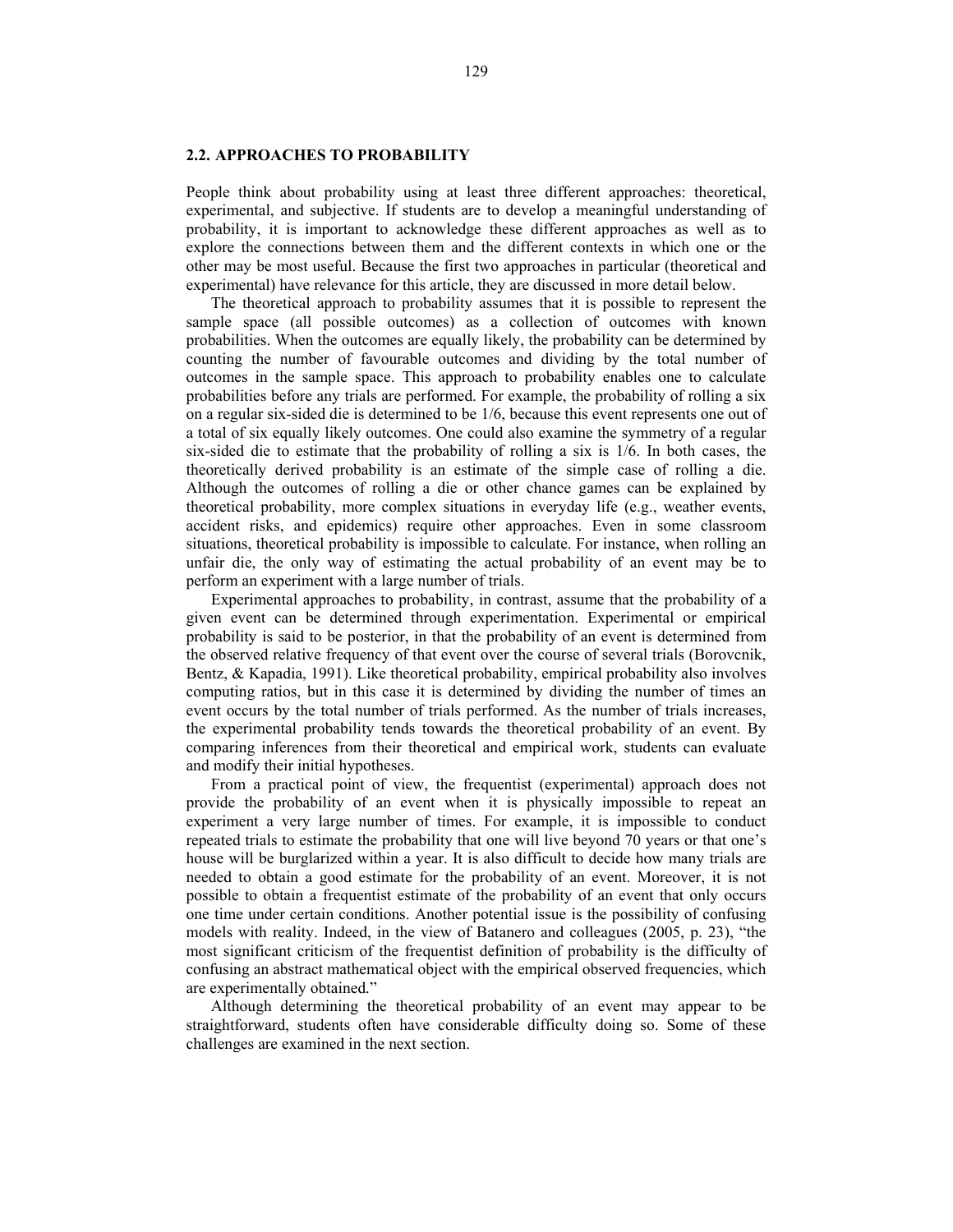### **3. RESEARCH IN PROBABILITY EDUCATION**

### **3.1. PREVIOUS STUDIES**

As mentioned earlier, a number of research studies from different theoretical perspectives and cultural contexts show that students tend to hold certain beliefs about probability that negatively impact their learning. Some common beliefs, biases, heuristics, and other issues that inhibit the learning of probability which are of relevance to this article are discussed next.

*Equiprobability* Lecoutre (1992) utilized several forms of a task that required college students to compare the probability of rolling a five and a six on two dice, in any order, with the probability of rolling two sixes. About half of the students in the sample indicated that these events are equally likely. Lecoutre called this phenomenon the "equiprobability bias": the tendency to view the random nature of the trials of an experiment as sufficient indication of equiprobable outcomes. The typical justification of such a response, as reported by Lecoutre, is that the two events are equiprobable because "it's all about chance*.*" As Lecoutre found, the equiprobability bias tends to be highly resistant to change.

 Fischbein, Nello, and Marino (1991) reported similar results among elementary and middle school students who responded to a problem involving two coins, and Zawojewski and Shaugnessy (2000, p. 237) reported similar findings among 12th graders who were asked the following question:

Suppose you are playing a carnival game that involves flipping two balanced coins simultaneously. To win the game you must obtain "heads" on both coins. What is your probability of winning the game?

Approximately 50% of the 12th grade students in the study believed that there is a 50% chance of winning the game. According to Zawojewski and Shaughnessy (2000), an experimental approach can be used to convince students that such ideas need to be revised: in this case, as students simulate many trials of the game and see that they win approximately 25% of the time, they may become convinced that the chance of winning is not 50%.

*One-step bias* Lysoe (2008) reported that one common strategy in solving problems with certain compound events is to transform a two-step problem into a simple event and then use the uniform model. Lysoe called this approach the one-step orientated heuristic. As an illustration, consider the following problem and argument (Lysoe, 2008, p. 14):

Anna has three red, two green and one blue pencil in her pen case. She asks Maria to pick out two pencils without looking. Anna thinks that the probability that both of the pencils are red is 1/5 but Maria thinks that the probability is 1/3. Does either of them have the correct answer?

I agree with Maria. [Argument:] There are a total of 6 pencils and Maria picks out 2 pencils; this leads to the probability  $2/6 = 1/3$  for red pencils.

In the above problem, each individual pencil has a probability of 1/6 to be picked. Lysoe (2008) writes that the student seems to have selected two of the three red pencils and considered the two red pencils as a unit and added the probabilities. In other words, it appears that the student has reformulated the two-stage experiment into one-stage task, hence reducing the sample space into two events; picking the two red pencils or not.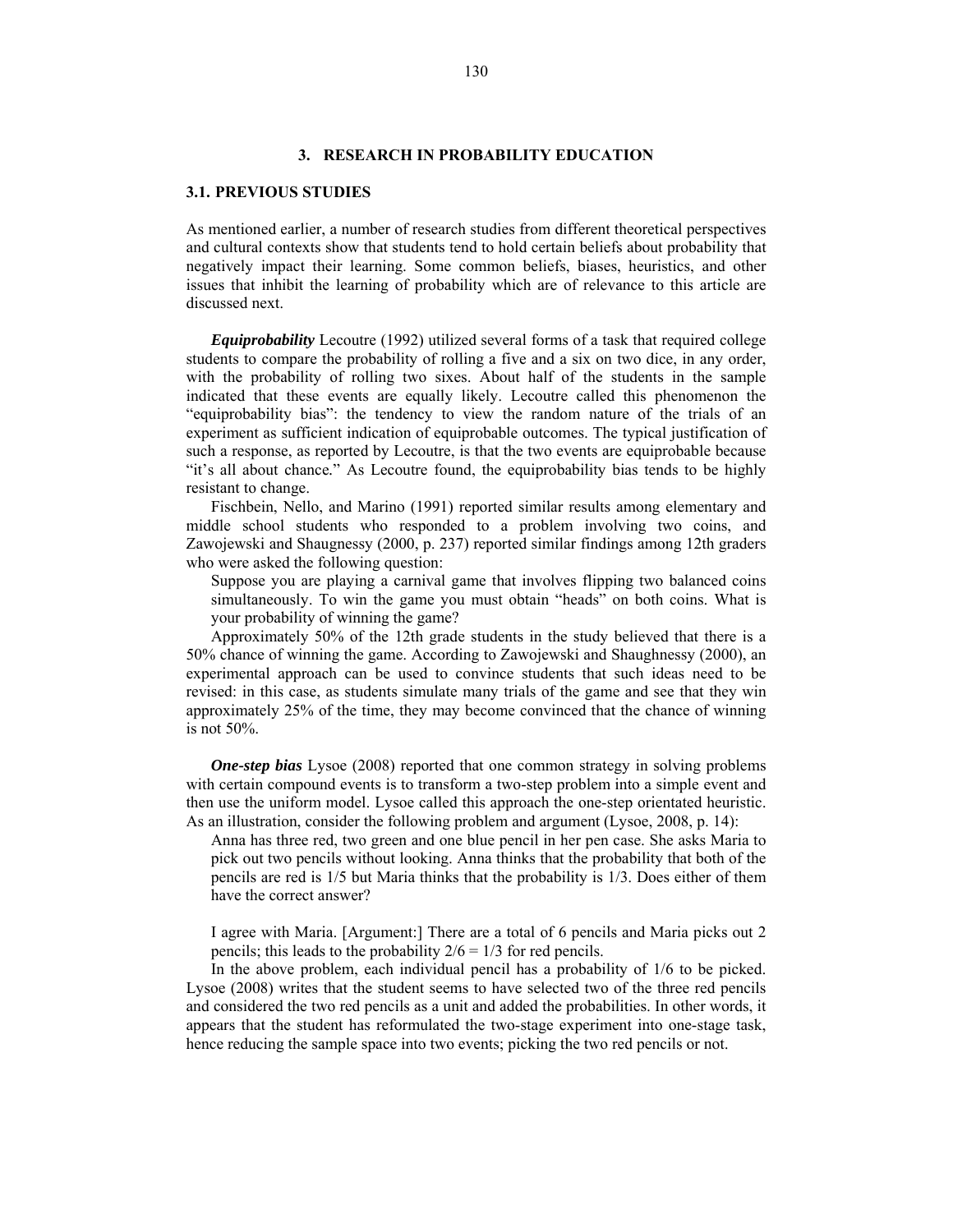*Beliefs* Research (Amir & Williams, 1999; Sharma, 2014) shows that some students believe that the outcomes of certain events depend on a force that is beyond their control. Amir and Williams (1999), for instance, interviewed thirty-eight 11 to 12-year-old students in their first year of secondary school about their conceptions of chance and luck, their beliefs and attitudes, and their reasoning about probability. Some pupils in the study reported that they thought that God controls everything that happens in the world; others believed that God chooses which events to control, while and still others believed that God does not control anything or does not exist. Other reported beliefs in the study were directly related to coins and dice: For instance, some students reported believing that a coin landing on "tails" is luckier than landing on "heads."

Zimmermann and Jones (2002) studied high school students' thinking and beliefs by presenting them with problems involving two-dimensional probability simulations. One that emerged from the study was the finding that some students, although to different degrees, seem to believe that simulation cannot be used to model a real-world probability problem. Another study showed that if students come to class with strongly held beliefs about probability, seeing visualisations of repeated simulation process and resulting distribution may not facilitate understanding or cause them to update these beliefs (Ireland & Watson, 2009).

*Language issues* Probability is a complex topic that can be interpreted descriptively using words such as "impossible," "never," "unlikely," and so on. However, the way in which these terms are used in the mathematical field of probability sometimes differs from the way in which they are used in everyday life (Paul & Hlanganipai, 2014; Kazima, 2007; Lesser & Winsor, 2009; Nacarato & Grando, 2014; Watson, 2006), which may hinder students' communication when learning about probability. As an illustration, consider the following task, described in Sharma (2014, p. 109):

Meena and Ronit have some marbles. Meena is 10 years old. In her box, there are 10 white marbles and 20 black ones. Ronit is only 8 years old. In her box there are 20 white marbles and 60 black ones. They play a game. The winner is the child who pulls out a white marble first. If both take out a white marble at the same time then no one is the winner and the game has to go on. Ronit claims that Meena has a greater chance of pulling out a white marble because she is older, and cleverer.

What is your opinion about this?

A few students in the study missed the point of the question, focusing rather on whether the game was fair. This is reflected in the comment made by one of the students (Sharma, 2014, p. 111):

This is not a fair game; for this, the game should be played by same aged people and there should be equal number of marbles in the box.

Another student explained why it was fair that Ronit, the younger child, had more marbles (Sharma, 2014, p. 111).

At my home I got three brothers so when my father gets two apples, then he gives one whole apple to my smaller brother and us two brothers, we get half each.

In the statistical context, "fair" means that each player has the same theoretical chance of winning a game (Watson, 2006). However, in everyday register, "fair" has different meanings, such as, "unbiased" or "in accordance with the rules of equity." The first quote appears to have in-school beliefs about fairness while at the same time holding contradictory beliefs about the notion in out-of-school situations. Typically, the first denotation of a term that comes to mind is its everyday use of the term (Lavy & Mashiach-Eizenberg, 2009), which presents difficulties when learning probability. English language learners may face an even greater challenge when learning probability,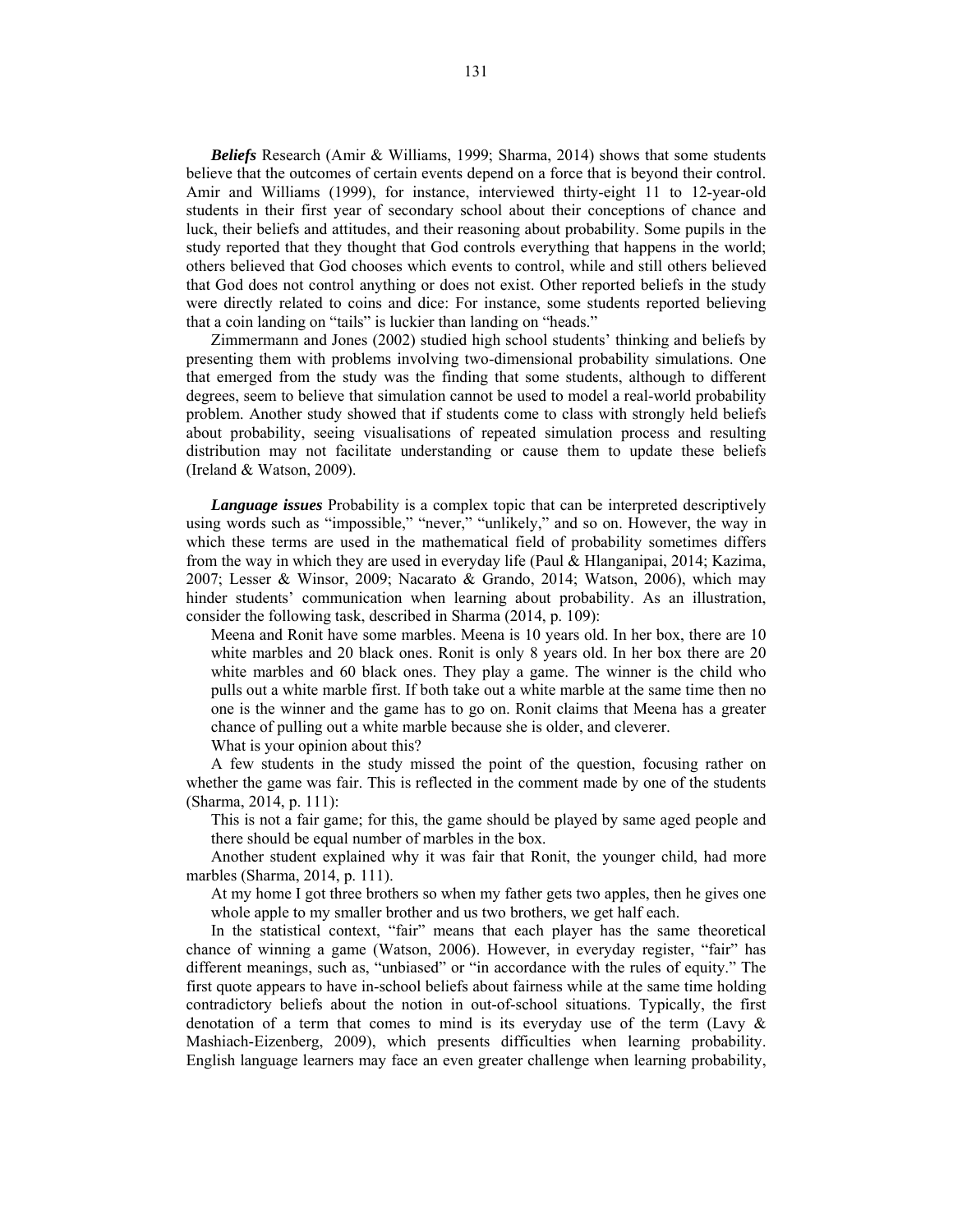for they must simultaneously learn and work with terms that have both "ordinary" and mathematical meanings (Lesser & Winsor, 2009).

### **3.2. RESEARCH ON TEACHING PROBABILITY**

There are different views on how to best teach probability so that students leaving school are able to accurately interpret probabilities in a wide range of situations (Gurbuz, Erdem, & Firat, 2014; Jones et al., 2007; Kapadia, 2009; Nilsson, 2013; Paul & Hlanganipai, 2014). Some of these views are based on elements of socio-cultural theory (Section 2.1) and the different approaches to probability (Section 2.3).

As discussed earlier, students have many misconceptions about probability (Garfield & Ben-Zvi, 2008; Jones et al., 2007; Nilsson, 2013). Additionally, they may have difficulty using statistical terms with precision. To address these issues, Gürbüz, Erdem, and Firat (2014) conducted a cross-sectional study with grade 6-8 students. Pre- and posttests results were compared after an intervention. As part of the learning activities, students made predictions, collected, collated, and compared data in groups. The group discussions provided opportunities for interaction and support. Students could ask questions and receive direct and immediate feedback in a safe learning environment. The researchers reported that the collaborative environment and activity-based tasks had a positive impact on student learning.

In another study, Prediger and Rolka (2009) observed a group of 12-year-olds playing a game of chance with tokens that moved forward on a playing board according to the results of a die roll. The icosahedral die used in the game had more red sides than sides of any other colour, and therefore favoured the red token. Observations such as "there are more red sides on the die" and "the red token wins more often" were voiced by some students. The fierce discussion among the children led to a jointly developed strategy. The authors suggest that the verbal communication seemed to generate a better understanding of the effectiveness of their tactics, which might not have occurred if they had simply observed the game. The studies suggest that collaborative learning aids the development of probability concepts.

Nilsson (2013) distinguished two methodological and analytical directions based on the bi-directional relationship between theoretical and empirical probability:

Mapping direction: Theoretical probability  $\Rightarrow$  Experiment  $\Rightarrow$  Empirical probability

Inference direction: Experiment  $\Rightarrow$  Empirical probability  $\Rightarrow$  Theoretical probability

Nilsson argued that the direction used depends largely on whether the underlying sample space is known by or hidden from students. In cases where the theoretical model of a random generator (dice, coins, spinners) is known from sample space considerations, students can be challenged to reflect on how the model corresponds to the distribution of outcomes that the random generator produces. In cases where the theoretical probability is hidden or impossible to determine by sample space considerations, teaching can focus on developing students' abilities to make informal statistical inferences about empirical probabilities and to connect experimental information to theoretical probability.

The ability to generate all of the possible outcomes of a random process is essential in developing a theoretical model for the probabilities of the various outcomes of the process. In their study, Horvath and Lehrer (1998) demonstrated how children in grade 2 (aged 7–8) and grades 4–5 (aged 9–11) are able to develop an understanding of how a theoretical sample space maps to a corresponding experimental data distribution after being introduced to a notational system for organizing the sample space. However, when the results of an experiment differed from their predictions, the grade 2 students turned to the data rather than to the theoretical sample space for making new predictions. That is, in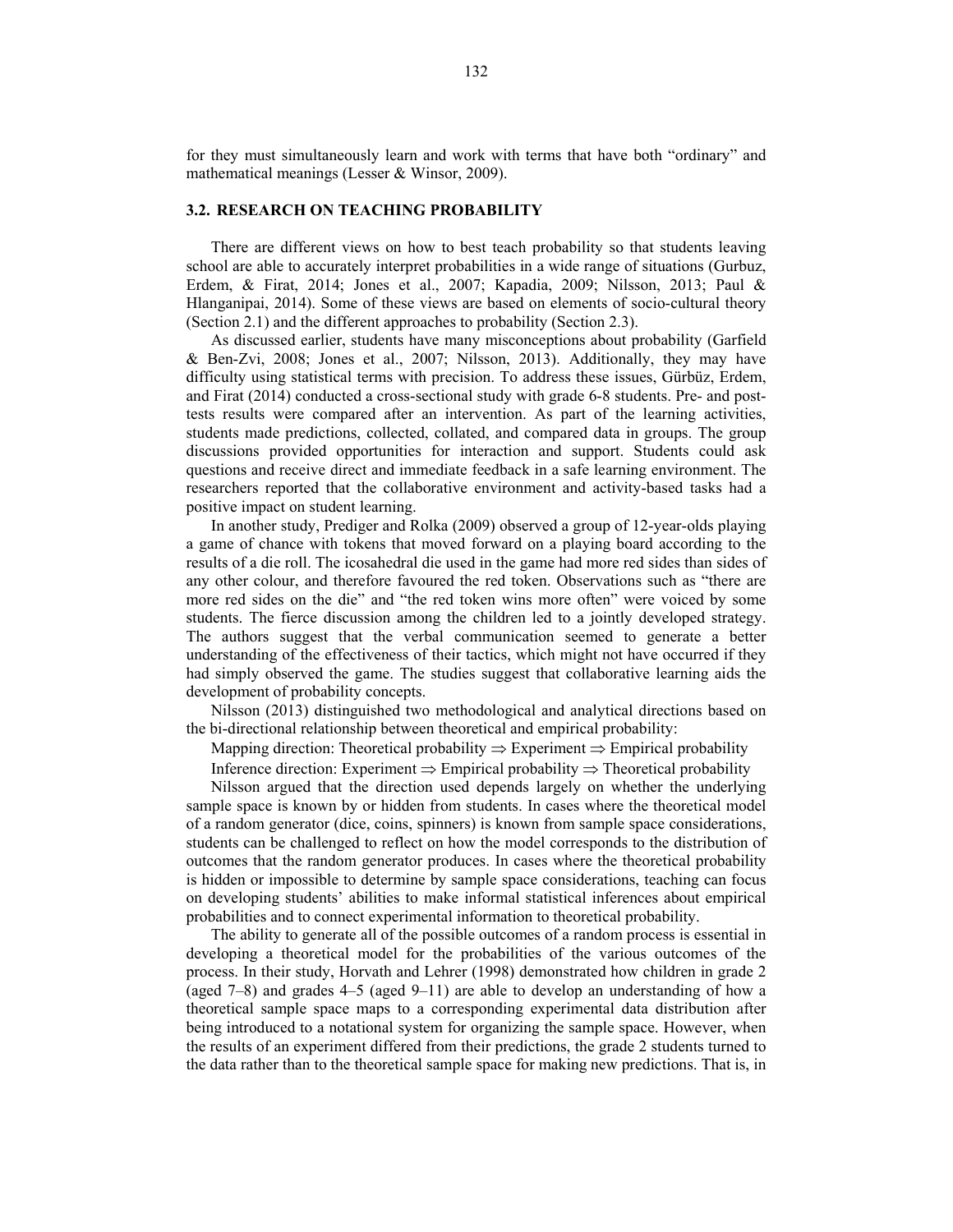a natural manner, they changed from the mapping direction to the inference direction. The older students, on the other hand, tended to rely on the sample space for predicting how the data would be distributed. The study stresses the importance of teaching students to systematically structure the sample space in order to enhance their capacity to understand and predict empirical distributions.

Research by Chernoff and Zazkis (2011) demonstrates students' difficulties in listing all possible outcomes of a random process and in understanding how the underlying sample space regulates the probabilities of a random phenomenon. Zazkis and Chernoff (2008) suggest that students who wrestle with counter examples that enable them to personally experience cognitive conflict are more likely to experience new learning than those who are simply presented with expert opinions about concepts related to probability.

Garfield and Ben-Zvi (2009) advocate an instructional sequence that begins with the presentation of a meaningful task or problem and continues with an invitation to solve that problem in multiple ways, which leads to the sharing, justifying, and discussing of those problem solving strategies in small or large groups. The roles assumed by the teacher and the students and the environments associated with this type of teaching differ from "traditional" approaches (Cobb & McClain, 2004; Garfield & Ben-Zvi, 2009). In particular, the role of the teacher is to guide and support students in achieving the desired outcomes. Traditional approaches tend to be teacher-centred, and concepts or methods are transmitted by the teacher. Mathematics ideas are not negotiated and attention is hardly paid to context or student prior knowledge.

A strategy that aligns with elements of the socio-cultural theory of learning and which is often used in science education is called "Predict, Observe and Explain." The strategy helps teachers identify students' zones of proximal development and target these zones to provide the right amount of challenge. It can also be used in teaching probability for identifying students' beliefs, prior knowledge, and thought processes, generating discussion, and motivating students to explore the relevant concepts (Joyce, 2006). After the prediction stage, surprising events create conditions where students may begin to reexamine their personal theories about probability. The strategy is based on the following principles:

- Unless students are asked to predict first what will happen during an experiment, they may not observe carefully.
- Writing down predictions motivates students to find the answer.
- Asking students to explain the reasons for their predictions allows the teacher to identify the students' beliefs and theories about a given concept. This can be useful for uncovering misconceptions or building on the understandings that students already have.
- Explaining and evaluating their own predictions and listening to others' predictions helps students to begin evaluating learning and constructing new meanings.

The research and theories discussed in this and previous sections informed the development of the open-ended lesson sequence described in the next section, which can be used to introduce probability concepts to high-school, middle school, and primary school students. The activity offers a meaningful context in which students can collect their own data and derive both experimental and theoretical probabilities. Younger students can solve the problem intuitively and informally through experimentation, whereas older students can delve deeper into the problem and look for patterns that may help them derive a theoretical model. The lesson sequence exhibits a range of characteristics of rich mathematical activities (Breyfogle & Williams, 2008; Sullivan &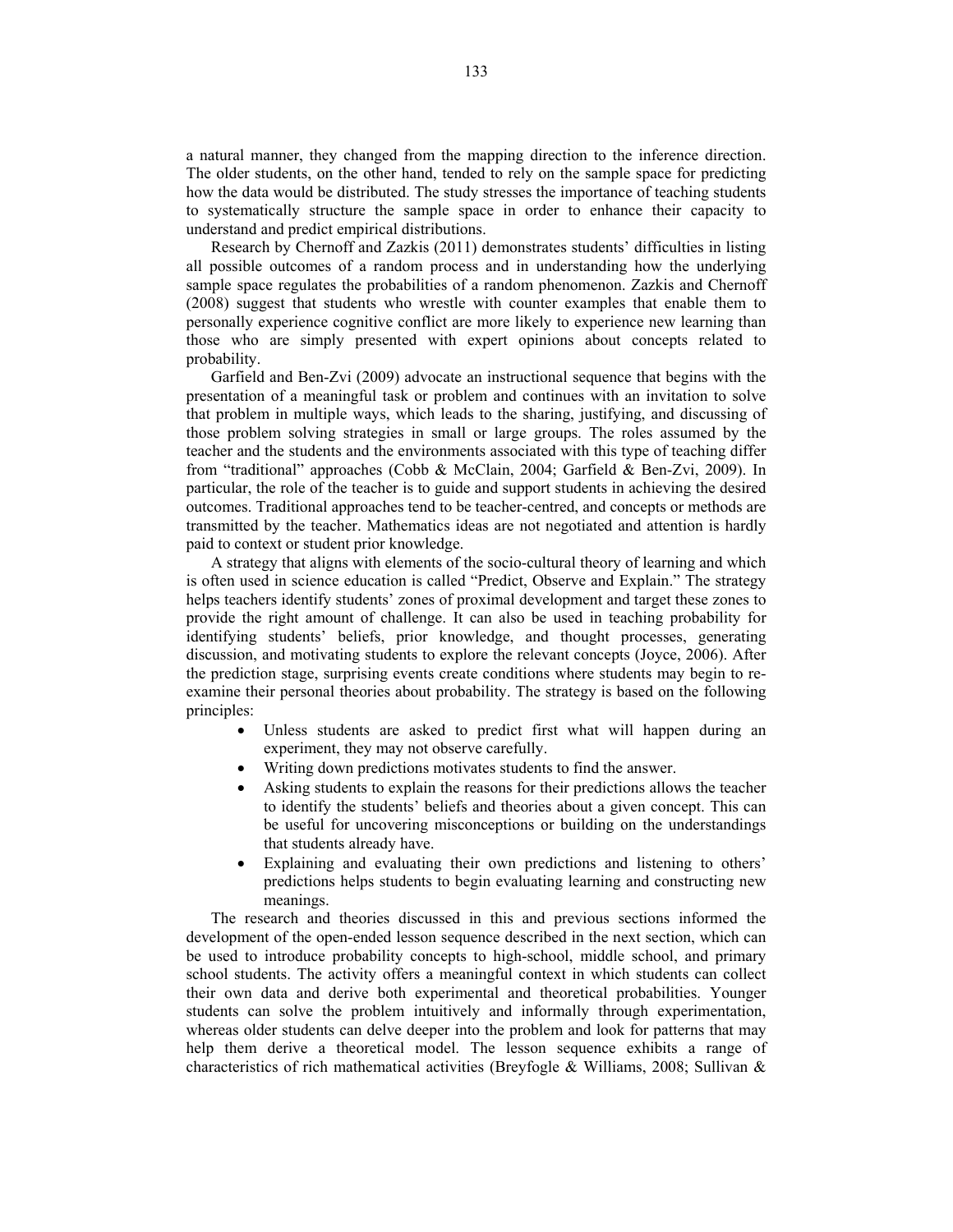Mornane, 2014) and includes suggestions for adaptations. Breyfogle and Williams claim that a rich mathematics activity makes connection to children's prior knowledge and experiences, is set in a meaningful context, promotes discussion, and can be adapted. The sequences described below include all these criteria.

## **4. A POSSIBLE LESSON SEQUENCE TO EXPLORE THE FAIRNESS OF A DICE ROLLING GAME**

The lesson sequence described below, grounded in socio-cultural theory, is designed to confront student misconceptions about probability so as to allow them to recognize the limitations of their intuition and the advantages of experimentation and mathematical theory. The sequence starts with a problem, rather than with mathematical theory or procedure, and the progression is from the empirical to the theoretical. The students first make predictions about the fairness of a game, conduct an experiment, and finally compare their predictions with the results of the experiment. It is important that students use tools such as technology and work collaboratively in groups or pairs, so that they are engaged in authentic conversation and interactions. Data is to be collected and analysed systematically to facilitate comparisons between predictions and experimental results.

The key ideas embedded in the lesson sequence presented below relate to curricular objectives (Ministry of Education, 2007) that advocate the linking of theoretical probability to experimental probability. It is evident that probability does not exist in a language-free vacuum. This means that when teaching students, teachers must not only be looking to teach statistics in and of itself, but recognize their dual role as statistics teachers and language teachers (Brown, Cadt, & Taylor, 2009; Lesser & Winsor, 2009). The sequence below that follows integrates strategies for teaching both probability and language. The sequence that follows integrates strategies for teaching both probability and language.

*Problem* The teacher engages the students by posing a question that is set in a meaningful context. The following problem will be used to provide a context for the ideas this section:

Esha and Sarah decide to play a dice rolling game. They take turns rolling two fair dice and calculating the difference (larger number minus the smaller number) of the numbers rolled. If the difference is 0, 1, or 2, Esha wins, and if the difference is 3, 4 or 5, Sarah wins. Is this game fair? Explain your thinking.

The teacher should write the problem on the board and ask a student to read it. Then, the teacher should guide the class in a discussion about what information is given and what is required of them. The ideas discussed should be recorded on the whiteboard to help students with language difficulties. Alternatively, the teacher may introduce this task a few days before the lesson, collect students' responses, and examine what the responses reveal about their current level of understanding. This will give the teacher the opportunity to identify difficulties in advance of the lesson, which may enable him or her to help students more effectively during the next phase.

In this context, "fair" means that each player has the same theoretical chance of winning the game. (It is assumed that the dice being used to play the game are themselves fair.) Some students may have in-school beliefs about the notion of fairness while at the same time holding contradictory beliefs about this notion in out-of-school situations (Watson, 2006). The teacher could use the graphic organiser given in Figure 1 to clarify and distinguish the statistical meaning from its use in everyday language. Students can peer edit and evaluate one another's responses.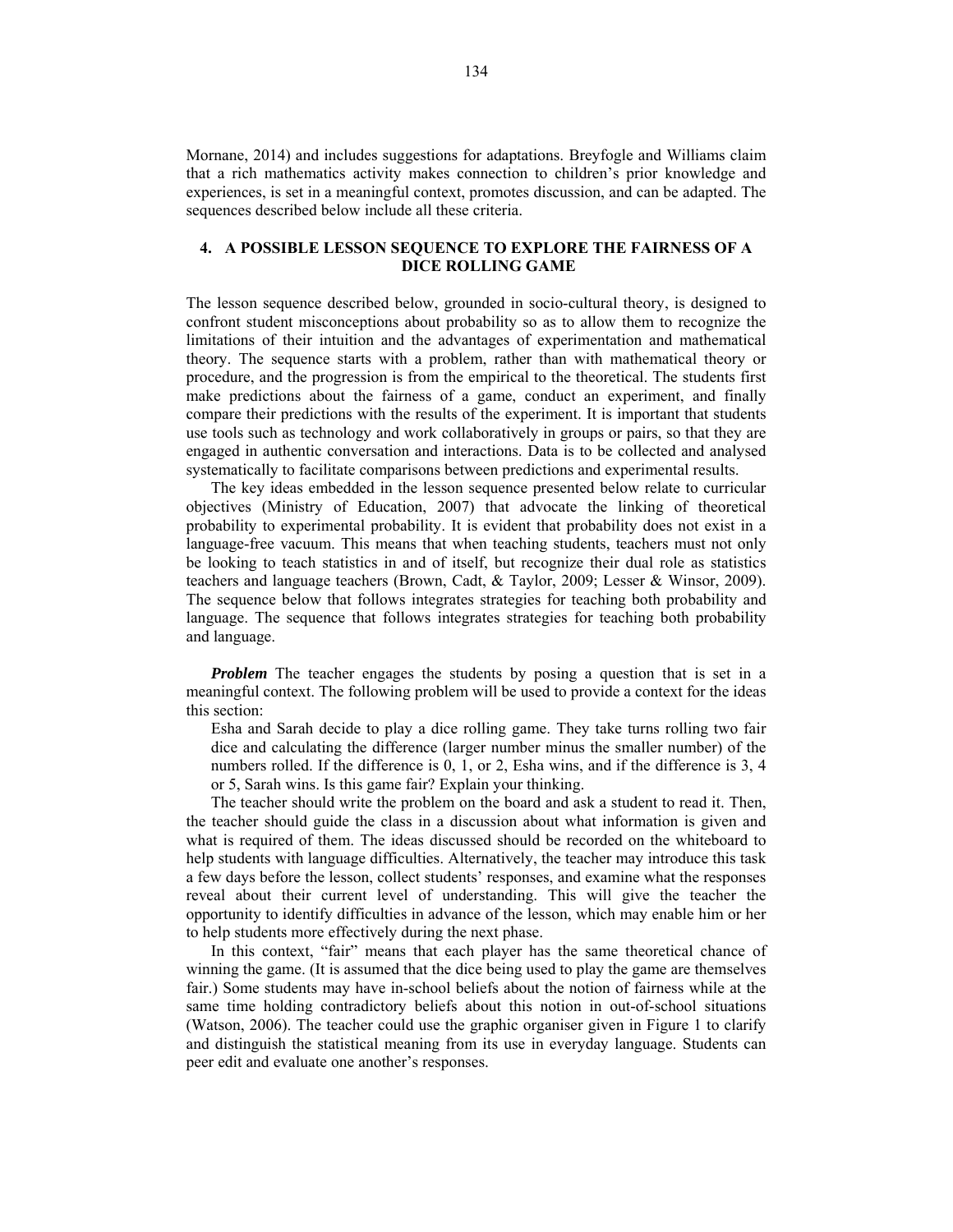| Statistical meaning | Other meaning $(s)$ |
|---------------------|---------------------|
| Picture/Image       | Picture/Image       |

*Figure 1. Graphic organiser to distinguish statistical meaning from other meanings* 

*Making prediction* The process of making predictions encourages students to think about the problem at hand and may reveal their misconceptions. Later, dissonance may be created between their predictions and the experimental results, encouraging the students to discard their misconceptions (Ireland & Watson, 2009).

During this phase, students are given time to think individually about whether the game is fair and to write down their predictions and reasoning. Then, in pairs, students discuss their ideas and try to explain to each other why they chose the answers they did. The students have the opportunity to revise their predictions if they wish.

The teacher should circulate around the room and observe how students approach the task (e.g., whether they are drawing diagrams, working with probabilities, or simply writing a description). As they work on the task, the teacher should listen to their reasoning carefully and note any misconceptions that arise for later discussion with the whole class.

*Expected student responses* In the situation described above, the probabilities of winning are dependent on the rules of the game. Combining simple events such as rolling two dice and finding the difference usually creates a much more complex sample space than the original event. A single fair die has equiprobable outcomes, whereas outcomes involving the difference of two fair dice are not equally likely. However, as discussed in Section 3.1, students may hold the misconception that symmetrical objects such as coins and dice always produce outcomes that are equally likely (Lecourte, 1992). A few students may also demonstrate the one-stage bias in their reasoning (see Section 3.1; Lysoe, 2008), and others may think that some numbers are inherently luckier than others and thus more likely to come up (Amir & Williams, 1999; Sharma, 2014). The latter belief would imply that a six-sided die is not fair. If students do hold this belief—that is, that the different numbers on a die have different chances of coming up—a discussion of fairness of the dice rolling game described above is likely to be challenging*.* In this case, the teacher may need to introduce another activity which encourages students to examine these ideas before going on to the next phase.

*Playing the game* Students play the game approximately 20 times with a partner and tally the results in a frequency table (Figures 2a and 2b provide two different possibilities).

| Outcome    | Frequency |
|------------|-----------|
| Esha wins  |           |
| Sarah wins |           |

*Figure 2a. Frequency Table*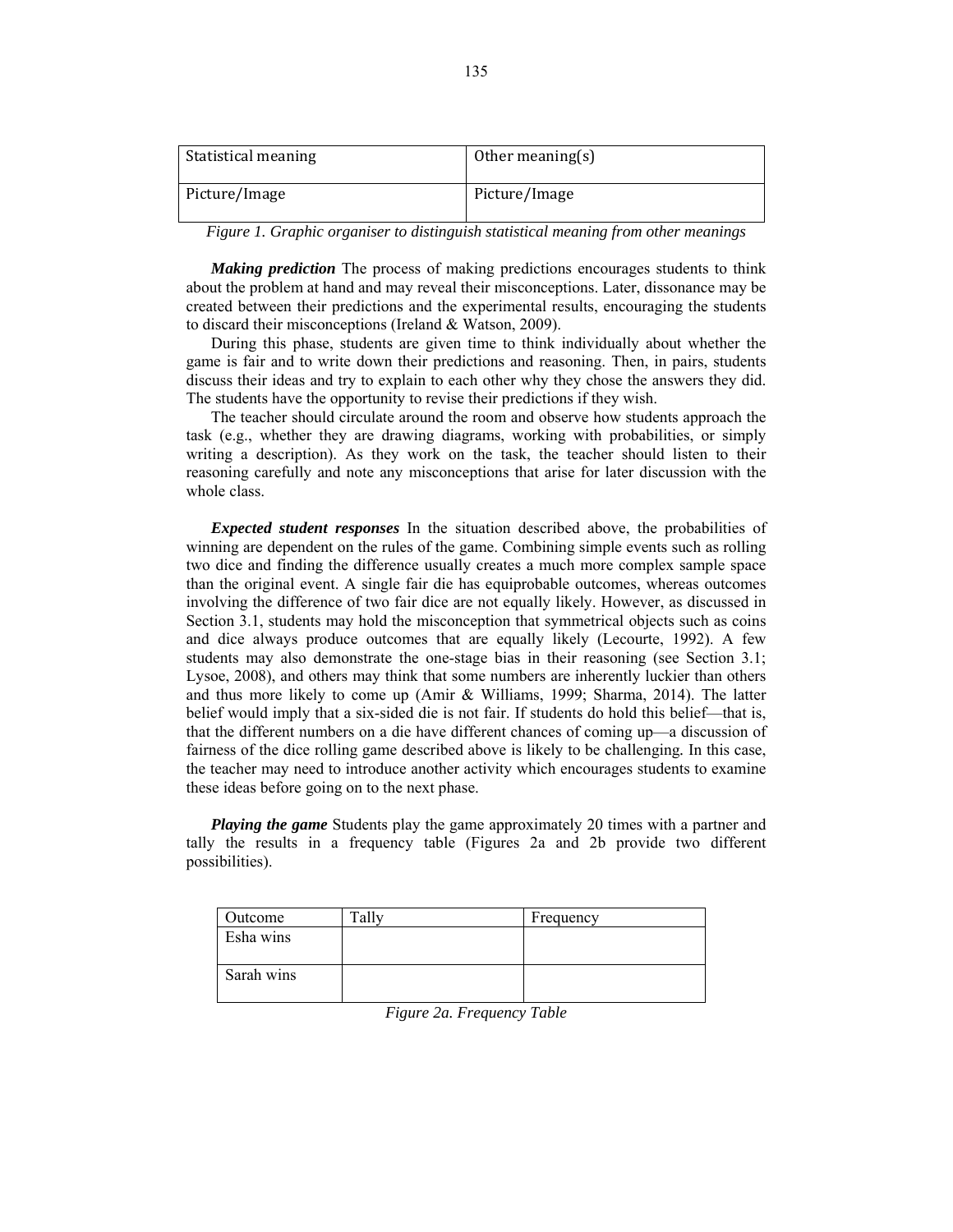| Roll Number             |  | Esha wins | Sarah wins |
|-------------------------|--|-----------|------------|
|                         |  |           |            |
|                         |  |           |            |
| Total number of<br>wins |  |           |            |

|  |  | Figure 2b. Frequency Table |  |
|--|--|----------------------------|--|
|--|--|----------------------------|--|

After collecting the data, students record their responses to the following questions and then discuss them with another group.

### *Focus questions*

- Considering your results, do you think the game is fair? Why or why not?
- If you wanted to win this game, which player would you choose to be? Explain your answer.
- If you played the game 30 more times, would the results be the same as or different from the first 20 times you played? If they would be different, how?

The teacher may need to provide some sentence starters to help students write their responses: for example, "From the table, it can be seen that … because …"

*Expected student responses* Some students will notice that the game is not fair since as one of the two players wins more times than the other, and will consequently change their minds about the fairness of the game. However, some of the students playing the role of Esha may say that they can see nothing wrong with the game. The teacher should tell them that everyone is going to play again, but that this time, all of the students will switch roles (i.e., those playing the role of Esha will play the role of Sarah, and vice versa). Some students will almost certainly object to this suggestion.

Some students may physically examine the dice. Others will hold on to the belief that one particular number is luckier than the others. Some might reason that there are six possible outcomes (differences of 0, 1, 2, 3, 4, or 5) and that because three have been assigned to each player, the game is fair.

*Planning explorations* During this phase, students plan how they will gather more data.

The teacher should discuss the notion of sample size and suggest justifications for why the sample size matters. As a class, the students discuss what kind of experiments they could carry out to test their predictions. These experiments could involve physical or computer simulations. There needs to be some discussion about how a die should be rolled, as it is important that the students roll the dice in the same manner for each trial. The teacher should have the students make suggestions about how they will record their results. One possibility is given below in Figure 3.

| Outcome |         | Frequency of occurrence Relative frequency, or |
|---------|---------|------------------------------------------------|
|         | (tallv` | experimental probability                       |
|         |         |                                                |
| 3, 4, 5 |         |                                                |
| Totals  |         |                                                |

*Figure 3. Possible data recording sheet*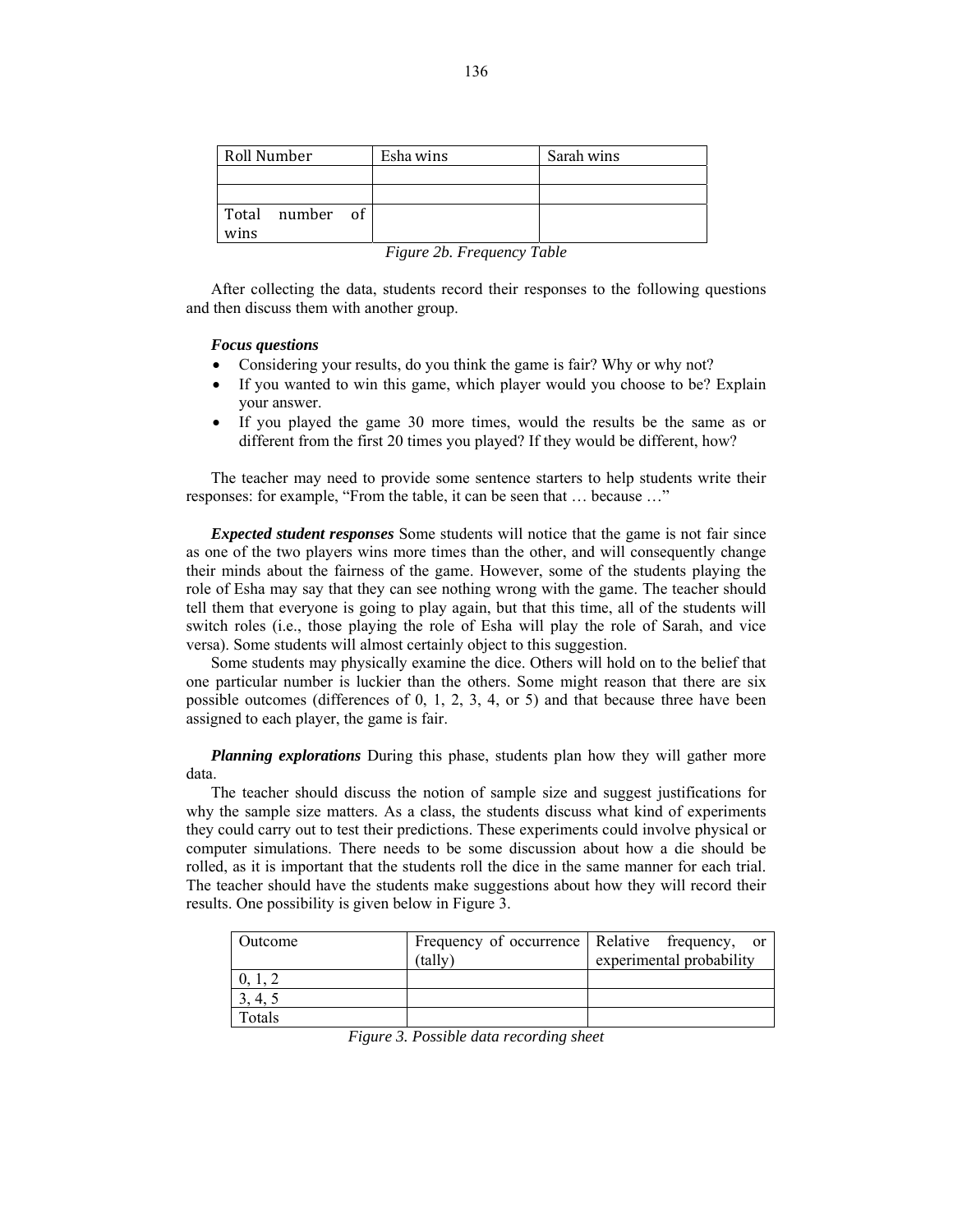#### *Focus questions*

- What data will we collect?
- How will we collect this data?
- How are we going to record this information?

*Data collection and analysis* In small groups, data is collected and recorded. Next, all of the group results are collated on the whiteboard and analysed. Experimental results are compared with students' initial ideas, leading to the realization that Esha wins more often than Sarah.

### *Focus questions*

- Which differences are possible?
- Which differences were common?
- What is the probability of each difference?

*Expected student responses* Some students may have difficulty working with decimals and converting between fractions and decimals, in which case the teacher may need to review concepts related to place value. Some will recognize, if they didn't do so during the previous round of trials, that the game is not fair because one of the two players wins more often, and may consequently change their minds about the fairness of the game.

Each group could graph their results on posters, which can then be displayed at the front of the room. This is a powerful way to compare group results, because students can visually identify similarities and differences between the data sets which may not be apparent from simply reading the tables of collected data. The teacher may need to discuss graphing conventions, such as giving the graph a title and labelling the axes, so as to help students communicate their findings to others clearly.

#### *Focus question*

• What is the shape of the plotted data?

The students can use their own language to describe the shapes of the graphs, after which the teacher can introduce more precise language: symmetrical, sloped to the left, sloped to the right, uniform, non-uniform. The students match these words to their graphs.

*Introducing the theoretical model* In groups, students analyse the game to determine why Esha wins more often than Sarah. To answer this question, students need to enumerate the sample space in a systematic way. They can propose their own methods for listing the possibilities. Some possible approaches are listed next.

In Figure 4, the students first list all of the possible outcomes of rolling two dice.

|  |  | Figure 4. List of all possible differences when rolling two dice |  |
|--|--|------------------------------------------------------------------|--|

Note that 1, 2 and 2, 1 represent different outcomes, but will give the same difference.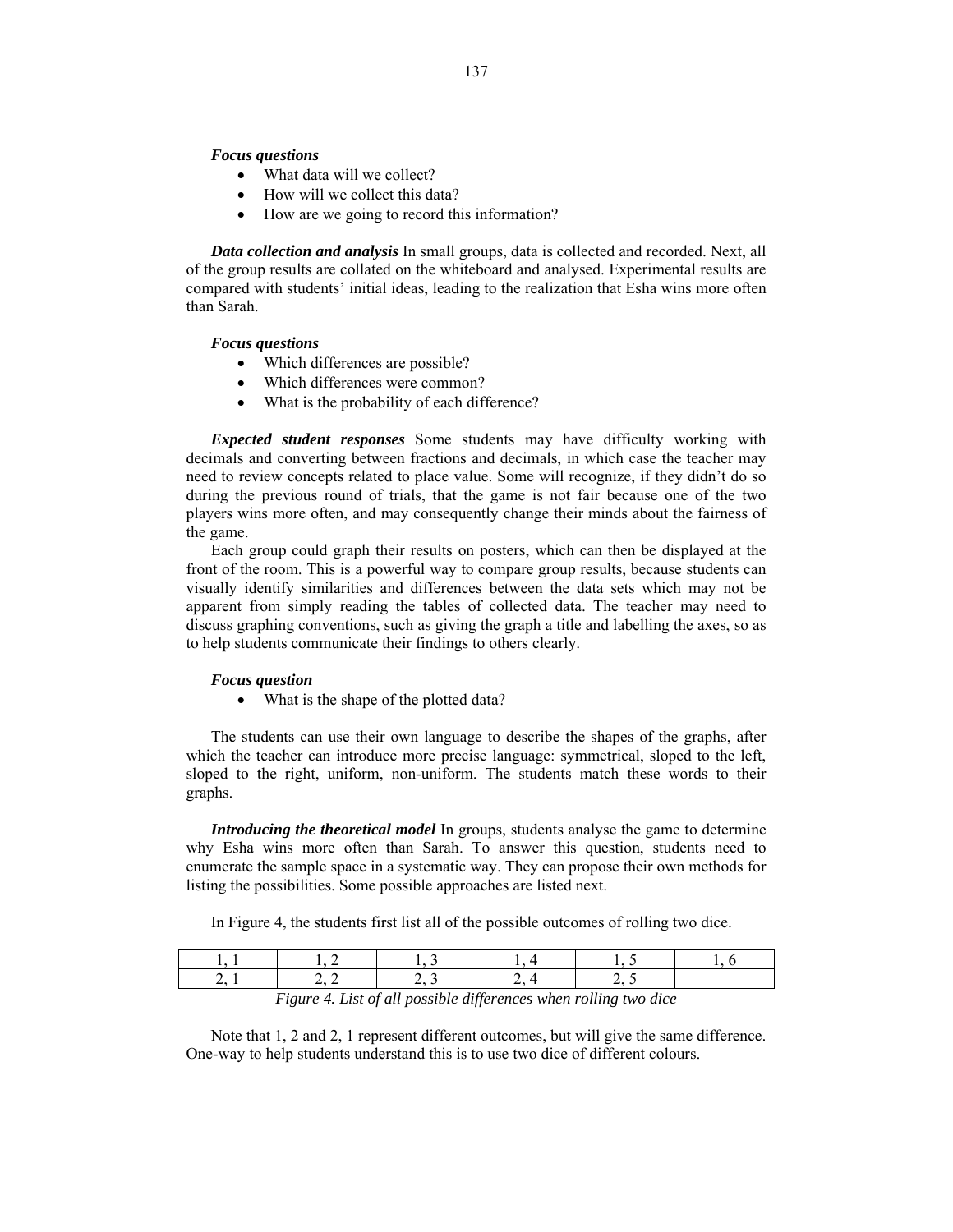Students could also draw a table listing all possible differences (Figure 5) and use it to find the number of ways of obtaining each one (Figure 6). Both methods reveal 36 possible combinations, 24 of which represent a win for Esha and 12 of which represent a win for Sarah.

|                                        |  | DICE <sub>1</sub> |  |  |
|----------------------------------------|--|-------------------|--|--|
|                                        |  |                   |  |  |
|                                        |  |                   |  |  |
| $\mathbf{r}$<br>$\boxed{\blacksquare}$ |  |                   |  |  |
|                                        |  |                   |  |  |
| 宝<br>⌒                                 |  |                   |  |  |
|                                        |  |                   |  |  |
|                                        |  |                   |  |  |

*Figure 5. All possible differences when rolling two dice* 

| Difference                     |      |      |      |       |       |       |
|--------------------------------|------|------|------|-------|-------|-------|
| Number of<br>ways to<br>obtain |      | 10   |      |       |       |       |
| Who wins?                      | Esha | Esha | Esha | Sarah | Sarah | Sarah |

*Figure 6. Number of ways of obtaining each difference* 

Alternatively, a tree diagram can be drawn to find all of the possibilities, although this method could be a bit cumbersome.

Once the students have enumerated the sample space, the probability of each student winning the game can be calculated and the responses to prompts, such as the focus questions that follow. Students could compare their graphs (experimental data) with a graph similar to that which appears in Figure 7.



*Figure 7. Graph of expected outcomes* 

### *Focus questions*

 How do your experimental results compare with your theoretical probabilities?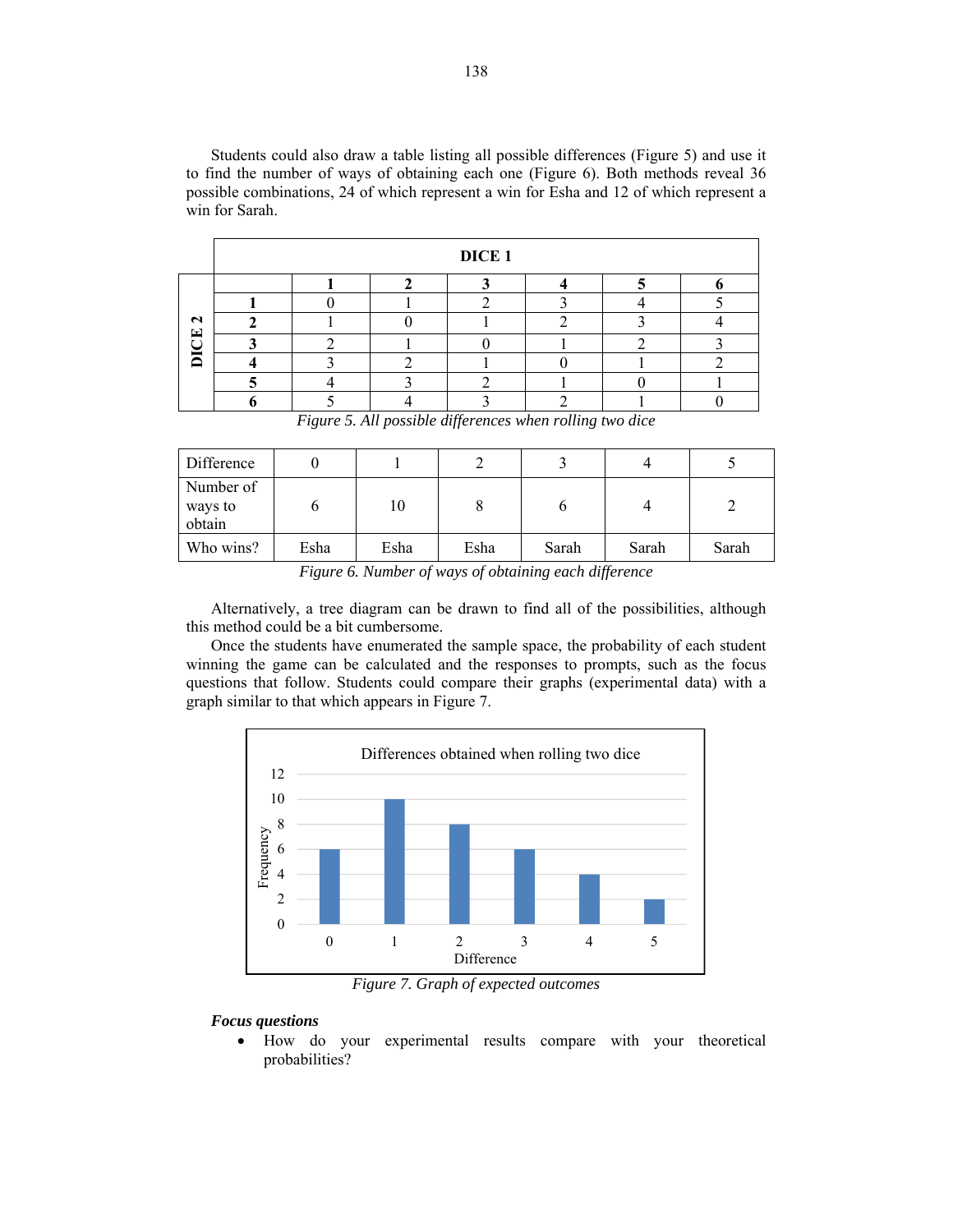- Explain why they might differ.
- Discuss how knowing the probabilities helps you understand why the game is unfair.
- What are the relative advantages and disadvantages of experimental versus theoretical approaches to finding probabilities?
- What is the expected frequency of (say) a difference of four if you roll the two dice 72 times? 144 times?
- How can we change the rules so that each player has the same chance of winning?
- What would the distribution for a completely fair game look like?

*Expected student responses* Students might reason that the 36 outcomes listed in Figure 6 are equally likely. Although this is true, the differences are not equally likely: For example, comparing the outcomes of obtaining a difference of 4 and 5 reveals that there are four ways of getting a difference 4 and only two ways of getting a difference 5. In other words, there are four outcomes favourable to the desired event (getting a 4) out of all of the possible outcomes (36), which gives a probability of 4/36 or 1/9 of getting a difference of 4. Some students might recognise that the probabilities associated with the differences are hierarchically ordered, with the probability of getting a difference of 1 being the greatest, followed by 2, then 0 or 3, and so on.

There are many different ways of devising a fair game. One is to say that Esha wins if the difference is 0, 2 or 4 and Sarah wins if it is 1, 3, or 5. Another is to say that Esha wins if the difference is 1 or 2 and Sarah wins otherwise.

*Assessment* After the wrap-up discussion, students may be asked to complete a brief assessment, providing the teacher with additional feedback about their learning during the lesson sequence. For example, the teacher may ask the students to decide whether the following statement is true or false and to write down reasons to support their answer:

Rolling a sum of three with two fair dice is twice as likely as rolling a sum of two.

*Possible extension* Students could be asked to design a fair game (where each player has the same chance of winning) and to test out their theoretical model experimentally. The teacher could also introduce other activities involving random generators, such as spinners and containers holding coloured blocks, to help students to transfer the concepts embedded in the lesson to other situations. For instance, students could be given a graph of results obtained from drawing different coloured blocks (e.g., red, yellow, green, and blue) 100 times with replacement from a bucket and asked to estimate the number of blocks of each colour that would produce the given graph. Data displays can help students understand the bi-directional connection between theoretical and empirical probabilities.

The teacher could also extend the activity by discussing the topic of expected value. In games of chance, a game is said to be fair if the price paid to enter the game is equal to the expected winnings. The gain or loss is the difference between the entry fee and the winnings. If the expected gain from the game is 0, the game is fair. Although examples, such as the one following often appear in real life situations, expected values are taught procedurally at senior levels in school.

You're at a carnival and you see the following game: For \$2, you can roll a standard six-sided die. If the number showing is a six, you win \$10. Otherwise, you win nothing. Is this a fair game?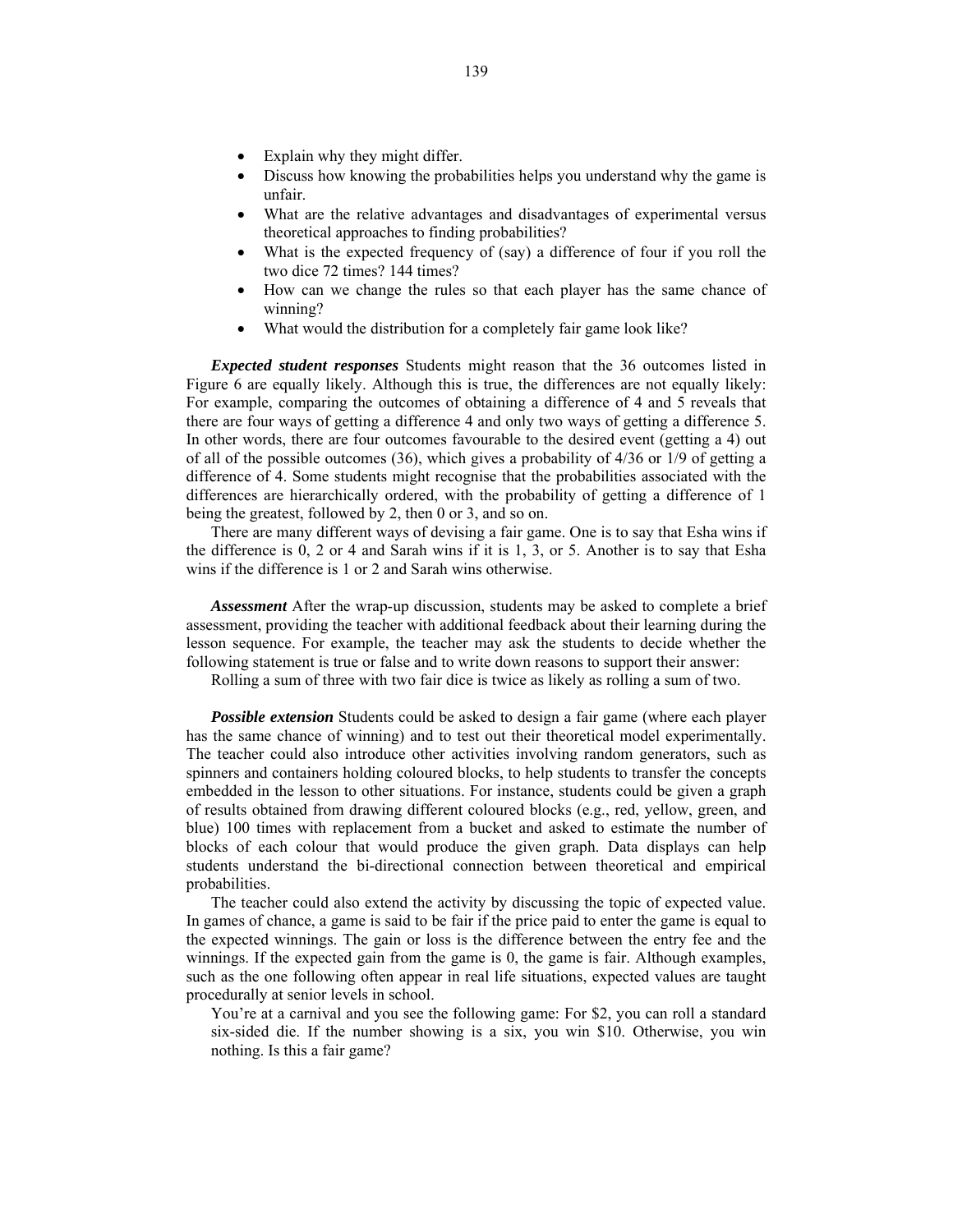In order to understand the notion of expected value, students need opportunities to develop their understandings through empirical investigations. In other words, students should be actively involved in hands-on experiments that motivate them and help them construct sound understandings.

### **5. REFLECTIONS**

Many interesting questions that can be posed in the classroom can be addressed through the type of lesson sequence presented here. However, teachers should not expect one or two experiments to have a substantial impact on students' beliefs about probability. Some studies show that misconceptions about chance may continue to be held throughout life (Sharma, 2014; Watson, 2006). However, probabilistic thinking *can* be developed slowly and systematically in appropriate learning environments through carefully designed sequences of activities that challenge students to explore, make conjectures, and evaluate their reasoning.

School curricula need to acknowledge the two aspects of probabilistic thinking (i.e., experimental and theoretical), and the connections between the two should be reinforced over and over again. It is true that in some cases, it is not appropriate to introduce an experiment to find relative frequencies before suggesting a theoretical model based on, say, geometry or the enumeration of all possible outcomes. However, with the availability of computers, graphing calculators, and other tools for simulation, leaving out the datacollection phase is no longer an option. Hands-on simulation, as well as software simulation packages, can be used to explore the nature of probability distributions in many problem situations, which also gives students the opportunity to recognize and describe variability in data.

The inclusion of games in probability lessons can be particularly motivating for middle school students, as research suggests that the social element of learning is critical to students in this age group (Attard, 2012). However, it should be noted that the level of engagement may be related to aspects of the game such as competition, rather than the mathematics itself. For sustained engagement with games, there needs to be reflection about the mathematics involved and some challenge in terms of the probability content.

It has long been recognized that if we are to become critical citizens in our modern, technological society, we need to be able to estimate the probability of given outcomes of random processes based on the observed frequencies of the outcomes (Jones et al., 2007). However, there are also times when we must estimate the likelihood of an event when it is practically impossible to produce empirical evidence of its relative frequency. In such cases, we must be able to make predictions based on the composition of the random generator, although we must be careful to avoid the equiprobability bias. These two approaches to modeling probability support an approach to teaching the topic that aims to develop an understanding of both theoretical and empirical probabilities and, in particular, the connections and relationships between them (Nilsson, 2009; Van de Walle et al., 2014; Watson, 2006).

The ubiquity of computers and graphing calculators makes the teaching approach advocated in this article well suited to today's classrooms by making it easy to perform simulations in probability and statistics. However, although simulations can act as an intermediary between real events and theoretical models, it is important to understand that simulations may not support students' learning in all cases, especially if students hold strong beliefs about probability that contradict the simulation results. Giving students the opportunity to make predictions before running the simulations, and then to compare these predictions with the observed results, may help to remedy this issue.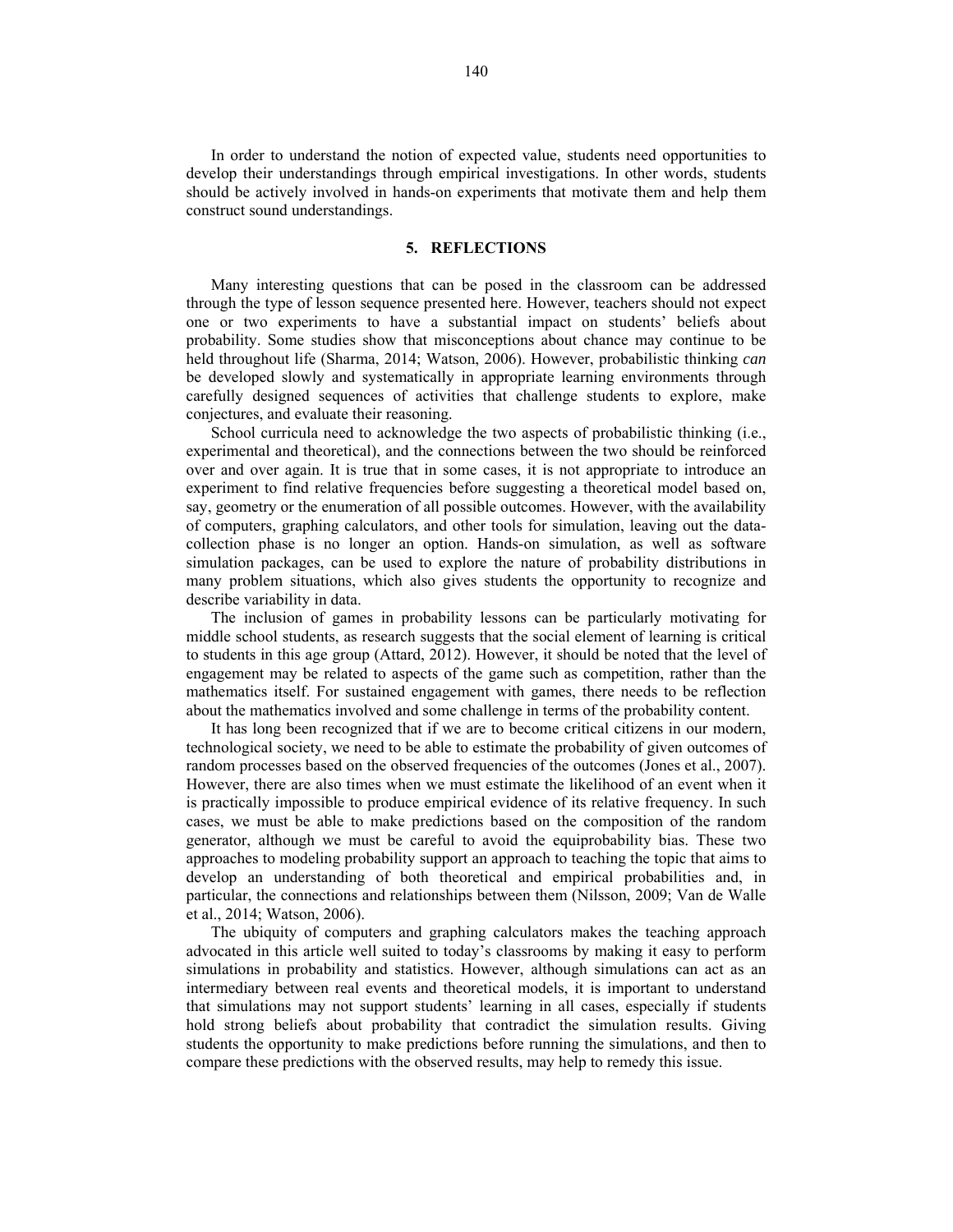By providing a means of measuring the uncertainty that is omnipresent in our everyday lives, the principles and concepts of probability support students in becoming critical citizens of modern society. To achieve the goal of probability literacy for our students, our task as teachers is to provide appropriate learning environments which challenge students to make predictions, explore, and evaluate their reasoning (Garfield & Ben-Zvi, 2008). The lesson sequence described in this article can challenge students in just such a way.

### **REFERENCES**

- Amir, G., & Williams, J. (1999). Cultural influences on children's probabilistic thinking. *Journal of Mathematical Behavior*, *18*(10), 85–107.
- Attard, C. (2012). Engagement with mathematics: What does it mean and what does it look like? *Australian Primary Mathematics Classroom, 17*(1), 9–13.
- Bagehot, W. (1956). Probability. In J. R. Newman (Ed.), *The world of mathematics* (pp. 421–455). New York, NY; Simon and Schuster. Retrieved from https://www.google.co.nz/?gws\_rd=ssl#q=life+is+a+school+of+probability
- Batanero, C., Henry, M., & Parzysz, B. (2005). The nature of chance and probability. In G. A. Jones (Ed.), *Exploring probability in school: Challenges for teaching and learning* (pp. 15–37). New York, NY: Springer.
- Bay-Williams, J. M., & Herrera, S. (2007). Is "just good teaching" enough to support the learning of English language learners? Insights from sociocultural learning theory*.* In W. G. Martin, M. E, Strutchens, & P. C. Elliott (Eds.), *The learning of mathematics. Sixty-ninth yearbook* (pp. 43–63). Reston, VA: National Council of Teachers of Mathematics.
- Borovcnik, M. (2008). *Research and development in the teaching and learning of probability: A report on the topic study group 13 at ICME 11*, Monterrey, Mexico. July 6–13, 2008.
- Borovcnik, M., Bentz, H.-J., & Kapadia, R. (1991). A probabilistic perspective. In R. Kapadia & M. Borovcnik (Eds.), *Chance encounters: probability in education* (pp. 27–71). Dordrecht, The Netherlands: Springer.
- Breyfogle, L., & Williams, L. (2008). Designing and implementing worthwhile tasks. *Teaching Children Mathematics, 15*(5), 276–280.
- Brown, C. L., Cady, J. A., & Taylor, P. M. (2009). Problem solving and the English language learner. *Mathematics Teaching in the Middle School, 14*(9), 532-539.
- Chernoff, E. J., & Zazkis, R. (2011). From personal to conventional probabilities: From sample set to sample space. *Educational Studies in Mathematics, 77*(1), 15–33.
- Chiesi, F., & Primi, C. (2009). Recency effects in primary-age children and college students. *International Electronic Journal of Mathematics Education, 4*(3), 259–274.
- Cobb, P. (2007). Putting philosophy to work: Coping with multiple theoretical perspectives. In F. K. Lester (Ed.), *Second handbook of research on mathematics reaching and learning* (pp. 3–38). Charlotte, NC: Information Age Education.
- Cobb, P., & McClain, K. (2004). Principles of instructional design for supporting the development of students' statistical reasoning. In D. Ben-Zvi & J. B.Garfield (Eds.), *The challenge of developing statistical literacy, reasoning, and thinking* (pp. 375– 395). Dordrecht, The Netherlands: Kluwer.
- Fischbein, E., Nello, M. S., & Marino, M. S. (1991). Factors affecting probabilistic judgements in children and adolescents. *Educational Studies in Mathematics, 22*, 523–549.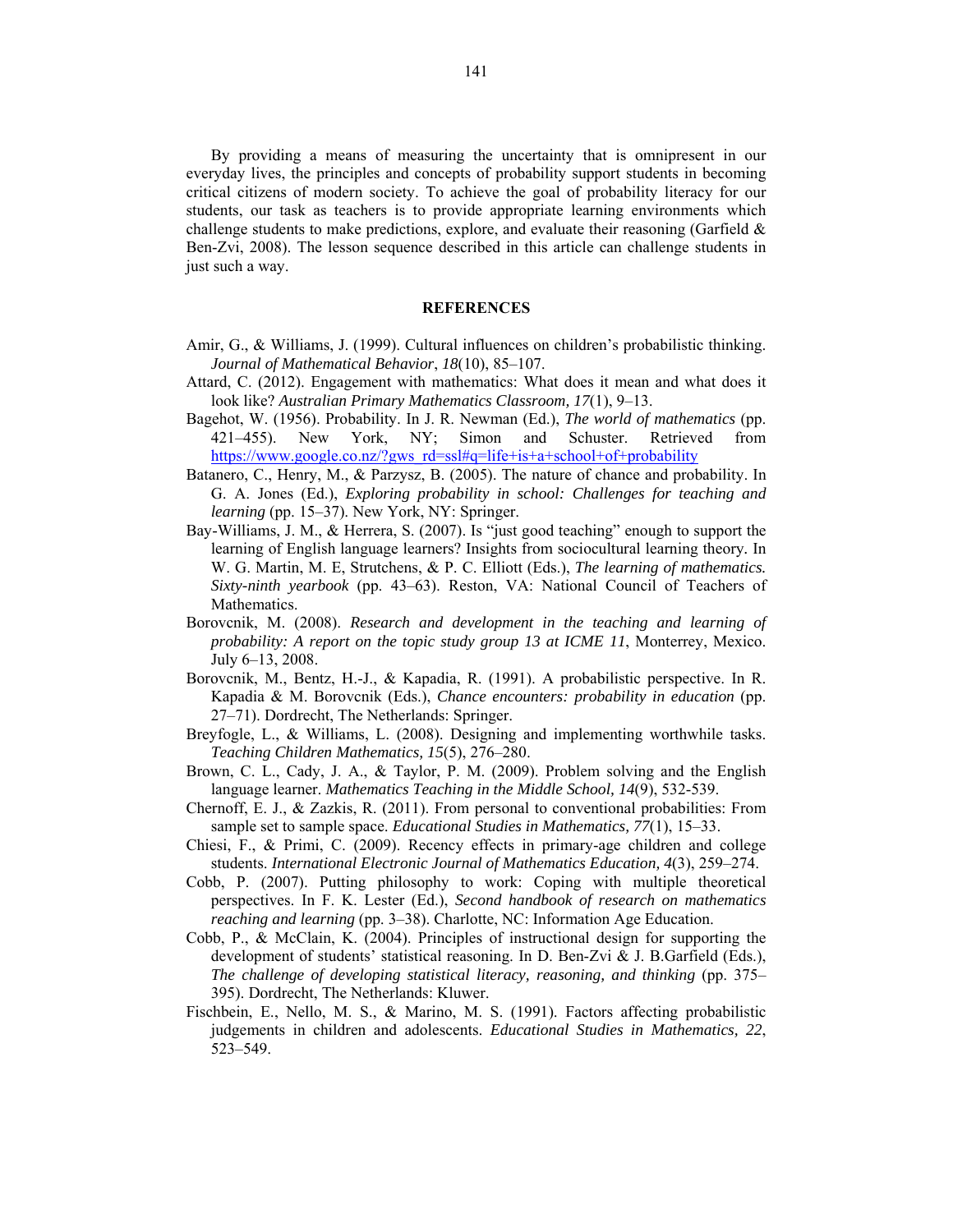- Fischbein, E., & Schnarch, D. (1997). The evolution with age of probabilistic, intuitively based misconceptions. *Journal for Research in Mathematics Education, 28*, 96–105.
- Gal, I. (2005). Towards "probability literacy" for all citizens: Building blocks and instructional dilemmas. In G. A. Jones (Ed.), *Exploring probability in school: Challenges for teaching and learning* (pp. 39–63). New York, NY: Springer.
- Garfield, J. B., & Ben-Zvi, D. (2008). Preparing school teachers to develop students' statistical reasoning. In C. Batanero, G. Burrill, C. Reading & A. Rossman (Eds.), *Joint ICMI/IASE study: Teaching statistics in school mathematics, challenges for teaching and teacher education. Proceedings of the ICMI Study 18 and the 2008 IASE Roundtable Conference, Monterrey, Mexico, July, 2008.*
- Garfield, J. B., & Ben-Zvi, D. (2009). Helping students develop statistical reasoning: Implementing a statistical reasoning learning environment. *Teaching Statistics*, *31*(30), 72–77.
- Gigerenzer, G., & Gray, M. (2011). *Better patients. Better doctors. Better decisions. Envisioning health care 2020*. Cambridge, England: MIT Press.
- Greer, G., & Mukhopadhyay, S. (2005). Teaching and learning the mathematization of uncertainty: Historical, cultural, social and political contexts. In G. A. Jones (Ed.), *Exploring probability in school: Challenges for teaching and learning* (pp. 297–324). New York, NY: Springer.
- Gürbüz, R., Erdem, E., & Fırat, S. (2014). The effect of activity-based teaching on remedying the probability-related misconceptions: A cross-age comparison. *Creative Education*, *5*(1), 18–30.
- Horvath, J., & Lehrer, R. (1998). A model-based perspective on the development of children's understandings of chance and uncertainty. In S. P. Lajoie (Ed.), *Reflections on statistics* (pp. 121–148). Mahwah, NJ: Erlbaum.
- Ireland, S., & Watson, J. (2009). Building a connection between experimental and theoretical aspects of probability*. International Electronic Journal of Mathematics Education, 4*(3), 339–370.
- Jones, G. A., Langrall, C. W., & Mooney, E. S. (2007). Research in probability: Responding to classroom realities. In F. K. Lester Jr. (Ed.), *Second handbook of research on mathematics teaching and learning* (pp. 909–955). Reston, VA: National Council of Teachers of Mathematics.
- Joyce, C. (2006). Predict, observe, explain (POE). Retrieved from http://arb.nzcer.org.nz/strategies/poe.php
- Kapadia, R. (2009). Chance encounters 20 years later. Fundamental ideas in teaching probability at school level. *International Electronic Journal of Mathematics Education, 4*(3), 371–386.
- Kazima, M. (2007). Malawian students meaning for probability vocabulary. *Educational Studies in Mathematics, 64*, 169–189.
- Lavy, I., & Mashiach-Eizenberg, M. (2009). The interplay between spoken language and informal definitions of statistical concepts. *Journal of Statistics Education, 17*(1). Retrieved from http://ww2.amstat.org/publications/jse/v17n1/lavy.html
- Lecoutre, M. (1992). Cognitive models and problem spaces in purely random situations. *Educational Studies in Mathematics, 23*, 557–568.
- Lesser, L., & Winsor, M. (2009). English language learners in introductory statistics: Lessons learned from an exploratory case study of two-pre service teachers. *Statistics Education Research Journal, 8*(2), 5–32.
- Lysoe, K. O. (2008). Strengths and limitations of informal conceptions in introductory probability courses for future lower secondary teachers. In M. Borovcnik & D. Pratt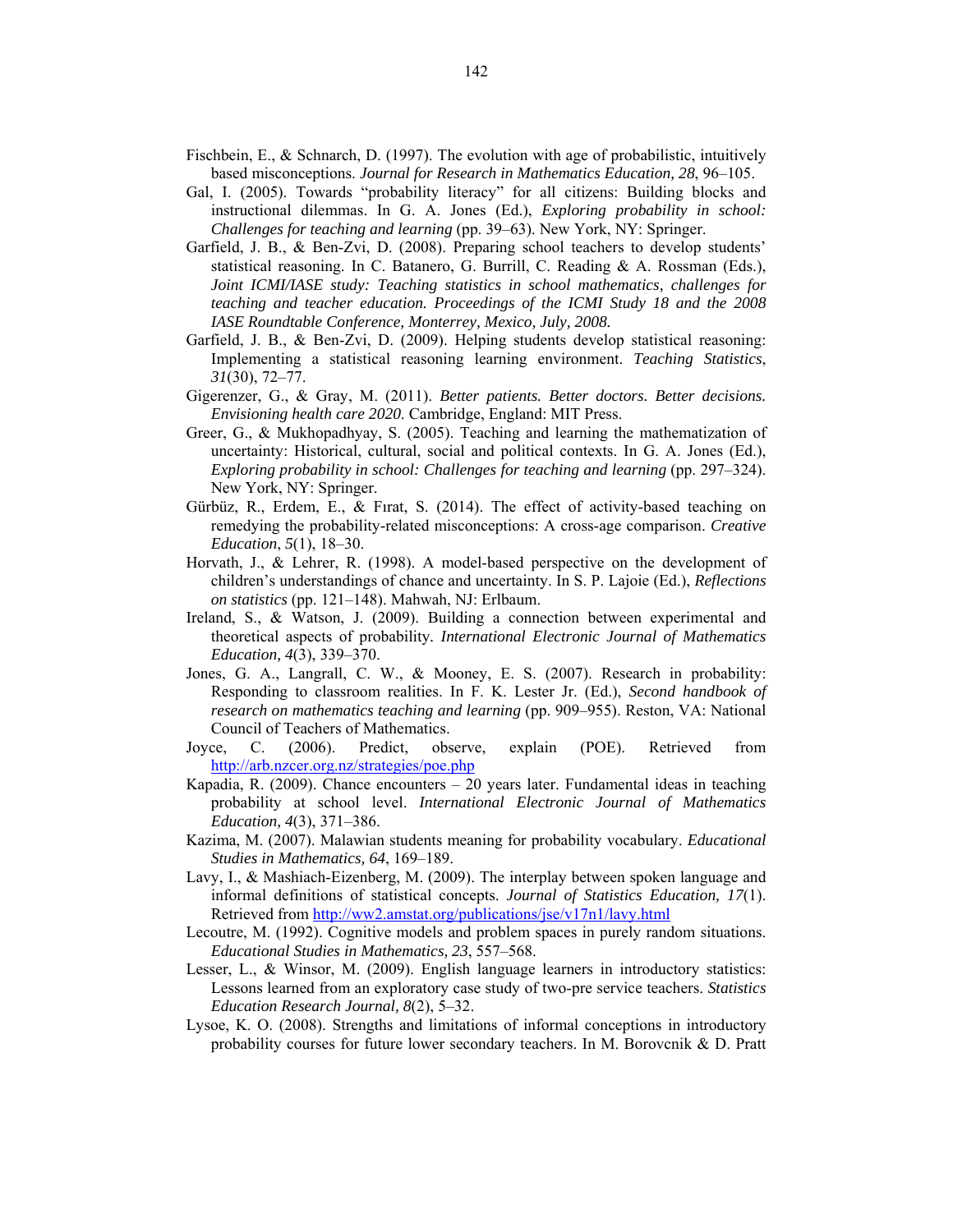(Chairs), Research and development in the teaching and learning of probability – Topic Study Group 13 at ICME 11, Monterrey, México.

- Ministry of Education. (2007). *The New Zealand curriculum*. Wellington, New Zealand: Learning Media.
- Nacarato, A. M., & Grando, R. C. (2014). The role of language in building probabilistic thinking. *Statistics Education Research Journal, 13*(2), 93–103
- National Council of Teachers of Mathematics (NCTM). (2000). Communication. In *Principles and standards for school mathematics* (pp.1-6)*.* Reston, VA: Author.
- Nilsson, P. (2013). Experimentation in probability teaching and learning. In E. J. Chernoff & B. S. Sriraman (Eds.), *Probabilistic thinking: Presenting plural perspectives* (pp. 509–532). New York, NY: Springer.
- Nilsson, P. (2009). Conceptual variation and coordination in probability reasoning. *The Journal of Mathematical Behavior*, *29*(4), 247–261.
- Paul, M., & Hlanganipai, N. (2014). The nature of misconceptions and cognitive obstacles faced by secondary school mathematics students in understanding probability: A case study of selected Polokwane secondary schools. *Mathematical Journal of Social Sciences, 5*(8), 446–455.
- Prediger, S., & Rolka, K. (2009). Using betting games for initiating conceptual change. *Asian Journal of Educational Research, and Synergy, 11*, 61–71.
- Rubel, L. H. (2007). Middle school and high school students' probabilistic reasoning on coin tasks. *Journal for Research in Mathematics Education, 38*(5), 531–556.
- Sharma, S. (2014). Influence of culture on high school students' understanding of statistics: A Fijian perspective. *Statistics Education Research Journal, 13*(2), 104– 117.
- Sullivan, P., & Mornane, A. (2014). Exploring teachers' use of and students' reactions to challenging mathematics tasks. *Mathematics Education Research Journal, 26*(2), 193–214.
- Van de Walle, J. A., Bay-Williams, J. M., Lovin, L., & Karp, K. S. (2014). *Teaching student-centered mathematics: Developmentally appropriate instruction for grades 6–8* (2nd ed.) Boston, MA: Pearson Education.
- Vygotsky, L. (1978). *Mind in society: The development of higher psychological processes.* Cambridge, MA: Harvard University Press.
- Watson, J. M. (2006). *Statistical literacy at school: Growth and goals.* Mahwah, NJ: Lawrence Erlbaum.
- Wenger, E. (1998). *Communities of practice learning, meaning and identity.* Cambridge, England: Cambridge University Press.
- Wertsch, J. V. (1985). *Vygotsky and the social formation of mind*. Cambridge, MA: Harvard University Press.
- Woolfson, M. (2012). *Everyday probability and statistics: Health, elections, gambling and war.* London, England: Imperial College Press.
- Zawojewski, J. S., & Shaughnessy, J. M. (2000). Data and chance. In E. A. Silver & P. A. Kenney (Eds.), *Results from the Seventh Assessment of Educational Progress* (pp. 235–268). Reston: VA: National Council of Teachers of Mathematics.
- Zazkis, R., & Chernoff, E. (2008). What makes a counterexample exemplary? *Educational Studies in Mathematics*, *68*(3), 195–208.
- Zimmermann, G. M., & Jones, G. A. (2002). Probability simulation: What meaning does it have for high school students? *Canadian Journal of Science, Mathematics and Technology Education, 2*(2), 221–236.